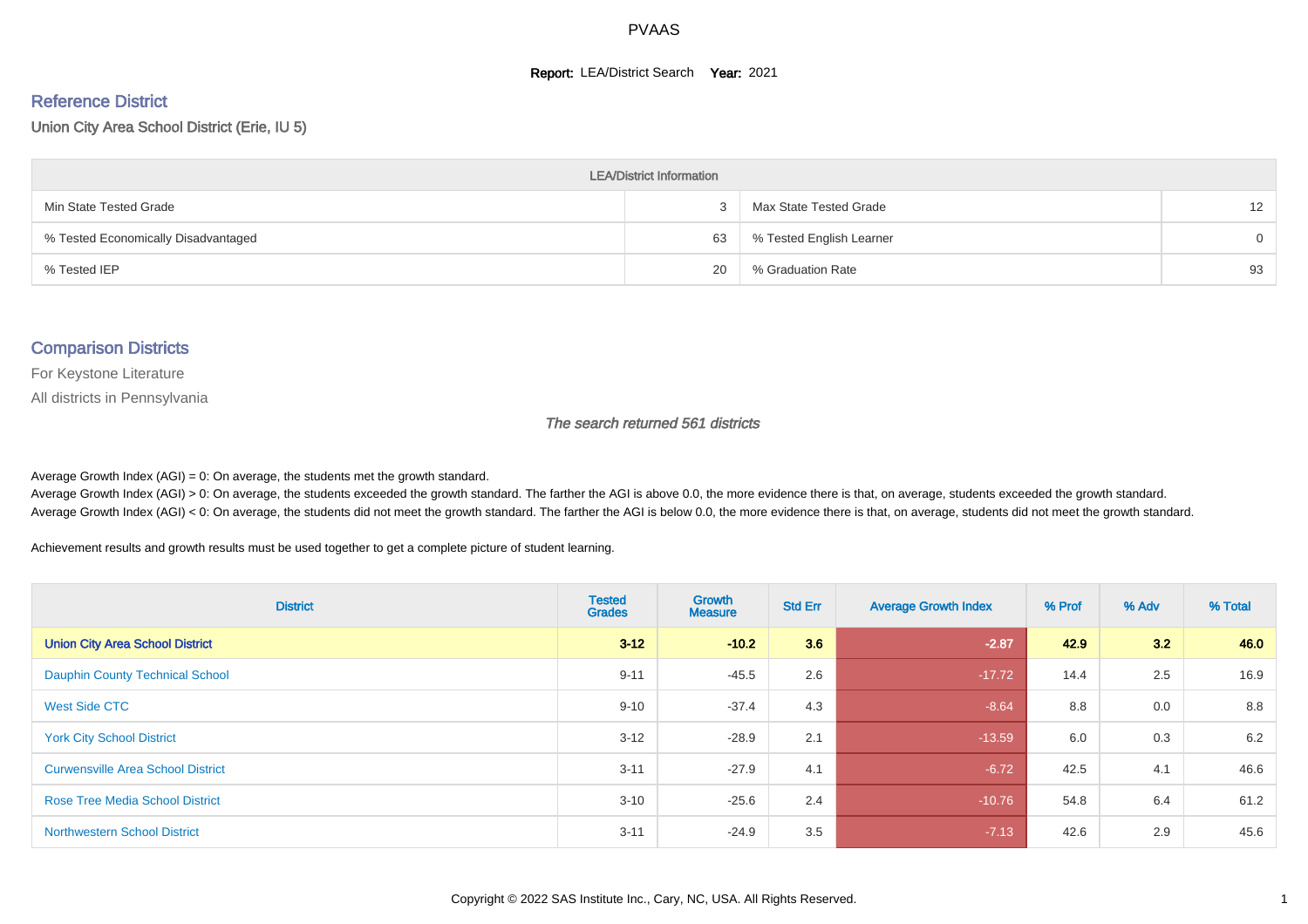| <b>District</b>                               | <b>Tested</b><br><b>Grades</b> | <b>Growth</b><br><b>Measure</b> | <b>Std Err</b> | <b>Average Growth Index</b> | % Prof | % Adv   | % Total |
|-----------------------------------------------|--------------------------------|---------------------------------|----------------|-----------------------------|--------|---------|---------|
| <b>Union City Area School District</b>        | $3 - 12$                       | $-10.2$                         | 3.6            | $-2.87$                     | 42.9   | 3.2     | 46.0    |
| Philipsburg-Osceola Area School District      | $3 - 11$                       | $-24.8$                         | 3.3            | $-7.43$                     | 19.7   | $2.6\,$ | 22.4    |
| <b>Mastery Charter School - Gratz Campus</b>  | $7 - 10$                       | $-23.9$                         | 4.5            | $-5.29$                     | 2.9    | 0.0     | 2.9     |
| <b>Southern Fulton School District</b>        | $3 - 11$                       | $-23.7$                         | 4.4            | $-5.37$                     | 34.2   | 10.5    | 44.7    |
| <b>Shikellamy School District</b>             | $3 - 10$                       | $-22.3$                         | 2.5            | $-8.92$                     | 33.3   | 6.1     | 39.5    |
| <b>Lawrence County CTC</b>                    | $10 - 11$                      | $-21.7$                         | 3.6            | $-6.05$                     | 19.8   | 0.0     | 19.8    |
| Lackawanna Trail School District              | $3 - 10$                       | $-21.7$                         | 3.5            | $-6.20$                     | 38.5   | 1.5     | 40.0    |
| <b>Springfield Township School District</b>   | $3 - 11$                       | $-18.9$                         | 3.2            | $-5.88$                     | 62.6   | 3.6     | 66.3    |
| <b>Frazier School District</b>                | $3 - 11$                       | $-17.2$                         | 3.7            | $-4.70$                     | 37.1   | 1.6     | 38.7    |
| <b>Penns Manor Area School District</b>       | $3 - 12$                       | $-17.0$                         | 3.7            | $-4.52$                     | 29.7   | 3.1     | 32.8    |
| <b>Pennridge School District</b>              | $3 - 10$                       | $-16.8$                         | 1.4            | $-11.59$                    | 46.8   | 8.0     | 54.9    |
| Jefferson County-Dubois AVTS                  | $9 - 11$                       | $-16.2$                         | 3.9            | $-4.16$                     | 23.0   | 0.0     | 23.0    |
| <b>Lancaster School District</b>              | $3 - 12$                       | $-15.8$                         | $1.5\,$        | $-10.90$                    | 14.6   | $2.3\,$ | 16.9    |
| <b>Mifflinburg Area School District</b>       | $3 - 11$                       | $-15.8$                         | 2.5            | $-6.30$                     | 42.4   | 4.0     | 46.4    |
| Schuylkill Haven Area School District         | $3 - 11$                       | $-15.3$                         | 3.1            | $-4.87$                     | 49.7   | 2.4     | 52.1    |
| <b>Ringgold School District</b>               | $3 - 11$                       | $-14.7$                         | 2.4            | $-6.04$                     | 41.5   | 7.9     | 49.4    |
| <b>Tacony Academy Charter School</b>          | $3 - 11$                       | $-14.7$                         | 3.0            | $-4.82$                     | 22.4   | 1.8     | 24.1    |
| Southern Columbia Area School District        | $3 - 11$                       | $-14.6$                         | 3.0            | $-4.92$                     | 55.0   | 4.0     | 59.0    |
| <b>Erie City School District</b>              | $3 - 12$                       | $-14.5$                         | 1.6            | $-9.26$                     | 25.4   | 3.0     | 28.4    |
| <b>Ridgway Area School District</b>           | $3 - 11$                       | $-14.5$                         | 4.1            | $-3.56$                     | 49.0   | 9.8     | 58.8    |
| <b>Minersville Area School District</b>       | $3 - 11$                       | $-14.4$                         | 3.7            | $-3.90$                     | 39.3   | 3.3     | 42.6    |
| <b>Williamsburg Community School District</b> | $3 - 11$                       | $-14.3$                         | 4.1            | $-3.48$                     | 28.3   | 0.0     | 28.3    |
| Johnsonburg Area School District              | $3 - 11$                       | $-14.1$                         | 3.9            | $-3.62$                     | 54.0   | 4.6     | 58.6    |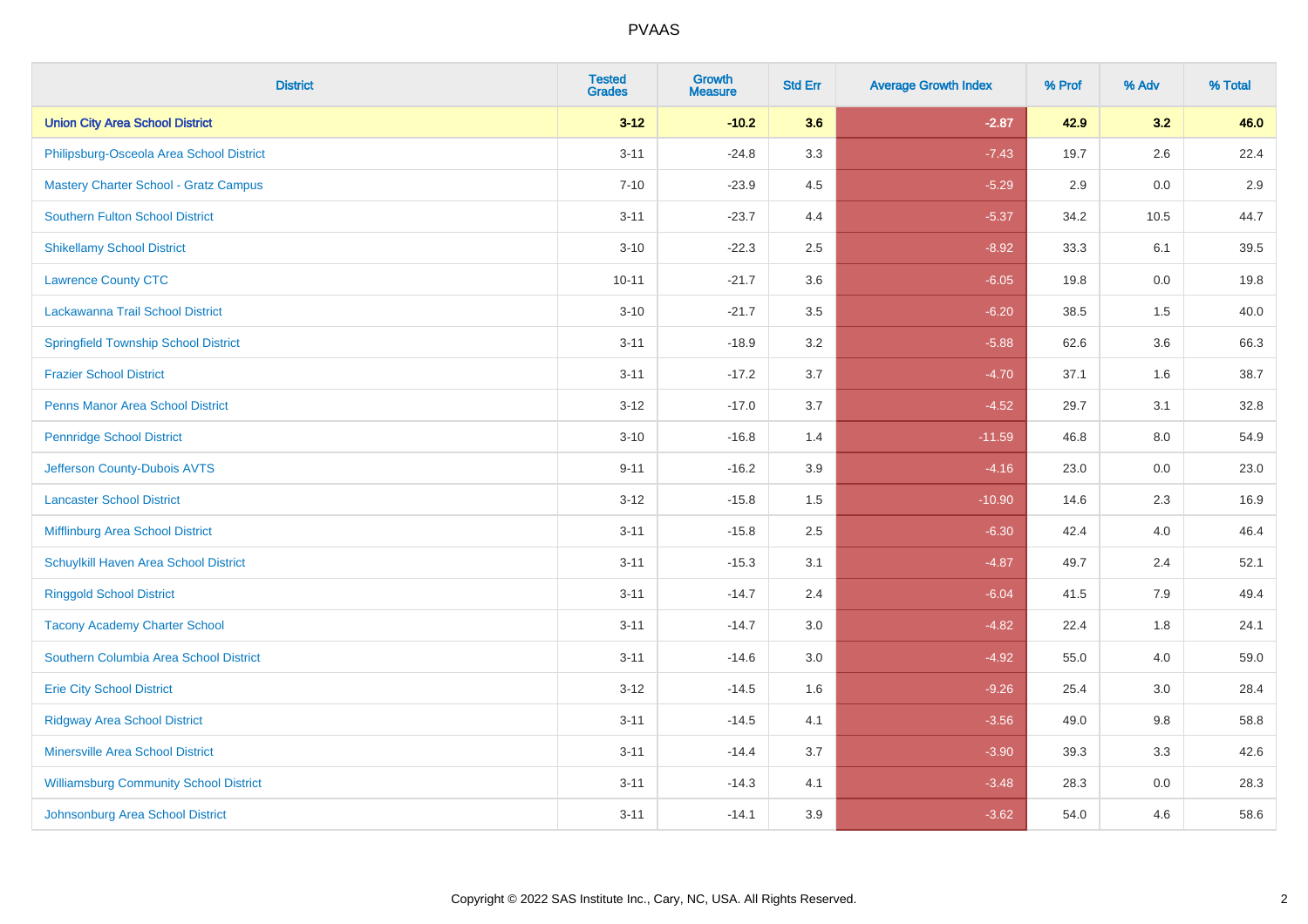| <b>District</b>                                 | <b>Tested</b><br><b>Grades</b> | <b>Growth</b><br><b>Measure</b> | <b>Std Err</b> | <b>Average Growth Index</b> | % Prof | % Adv   | % Total |
|-------------------------------------------------|--------------------------------|---------------------------------|----------------|-----------------------------|--------|---------|---------|
| <b>Union City Area School District</b>          | $3 - 12$                       | $-10.2$                         | 3.6            | $-2.87$                     | 42.9   | 3.2     | 46.0    |
| <b>Riverside Beaver County School District</b>  | $3 - 11$                       | $-14.0$                         | 3.0            | $-4.64$                     | 49.4   | $8.8\,$ | 58.2    |
| <b>Bristol Township School District</b>         | $3 - 11$                       | $-13.9$                         | 2.0            | $-7.05$                     | 31.0   | 3.7     | 34.7    |
| <b>Tulpehocken Area School District</b>         | $3 - 12$                       | $-13.7$                         | 2.8            | $-4.81$                     | 36.7   | 2.8     | 39.4    |
| Propel Charter School - Braddock Hills          | $3 - 11$                       | $-13.6$                         | 3.6            | $-3.81$                     | 9.7    | 1.6     | 11.3    |
| Salisbury-Elk Lick School District              | $3 - 11$                       | $-13.5$                         | 5.9            | $-2.30$                     | 27.8   | 0.0     | 27.8    |
| <b>Titusville Area School District</b>          | $3 - 11$                       | $-13.2$                         | 2.6            | $-4.99$                     | 43.2   | 4.8     | 48.0    |
| <b>Rochester Area School District</b>           | $3 - 11$                       | $-13.2$                         | 4.6            | $-2.89$                     | 19.5   | 1.3     | 20.8    |
| <b>Northern Potter School District</b>          | $3 - 12$                       | $-13.1$                         | 4.6            | $-2.84$                     | 37.5   | 0.0     | 37.5    |
| Southern Huntingdon County School District      | $3 - 11$                       | $-12.9$                         | 3.2            | $-3.98$                     | 32.5   | $2.5\,$ | 35.0    |
| <b>Keystone Education Center Charter School</b> | $3-12$                         | $-12.9$                         | 5.9            | $-2.19$                     | 28.0   | 0.0     | 28.0    |
| Hatboro-Horsham School District                 | $3 - 11$                       | $-12.8$                         | 1.7            | $-7.47$                     | 45.6   | 7.2     | 52.8    |
| Norristown Area School District                 | $3 - 12$                       | $-12.8$                         | 1.6            | $-7.98$                     | 23.5   | 2.3     | 25.7    |
| <b>Avonworth School District</b>                | $3 - 10$                       | $-12.6$                         | 3.1            | $-4.01$                     | 59.8   | 4.6     | 64.4    |
| <b>Columbia-Montour AVTS</b>                    | $9 - 10$                       | $-12.5$                         | 3.0            | $-4.16$                     | 22.3   | 0.6     | 22.9    |
| <b>Wellsboro Area School District</b>           | $3 - 11$                       | $-12.4$                         | 3.0            | $-4.11$                     | 49.2   | 11.9    | 61.1    |
| <b>Owen J Roberts School District</b>           | $3 - 11$                       | $-12.3$                         | 1.6            | $-7.61$                     | 57.0   | 11.9    | 69.0    |
| <b>West Mifflin Area School District</b>        | $3 - 12$                       | $-12.3$                         | 2.9            | $-4.22$                     | 39.7   | 10.3    | 50.0    |
| <b>Annville-Cleona School District</b>          | $3-12$                         | $-12.1$                         | 2.7            | $-4.46$                     | 34.9   | 7.8     | 42.6    |
| Catasauqua Area School District                 | $3 - 12$                       | $-12.1$                         | 3.0            | $-4.00$                     | 36.8   | 7.6     | 44.3    |
| <b>Bucks County Technical High School</b>       | $9 - 10$                       | $-12.0$                         | 2.5            | $-4.84$                     | 35.9   | 3.2     | 39.2    |
| <b>Marion Center Area School District</b>       | $3 - 10$                       | $-12.0$                         | 3.1            | $-3.87$                     | 33.7   | 1.1     | 34.8    |
| <b>Moniteau School District</b>                 | $3 - 11$                       | $-11.8$                         | 3.3            | $-3.56$                     | 50.0   | 6.3     | 56.3    |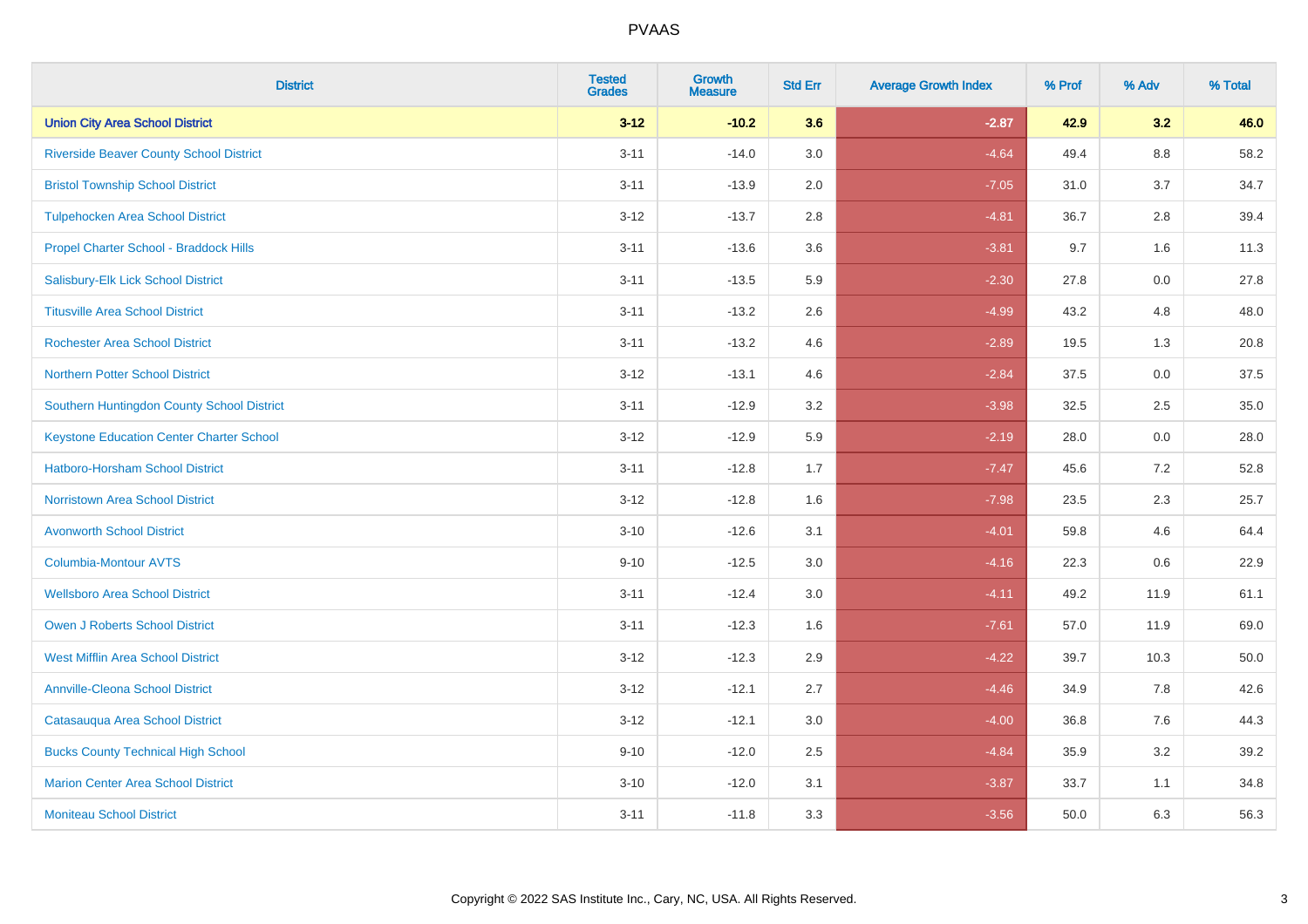| <b>District</b>                            | <b>Tested</b><br><b>Grades</b> | Growth<br><b>Measure</b> | <b>Std Err</b> | <b>Average Growth Index</b> | % Prof | % Adv   | % Total |
|--------------------------------------------|--------------------------------|--------------------------|----------------|-----------------------------|--------|---------|---------|
| <b>Union City Area School District</b>     | $3 - 12$                       | $-10.2$                  | 3.6            | $-2.87$                     | 42.9   | 3.2     | 46.0    |
| <b>Steelton-Highspire School District</b>  | $3 - 11$                       | $-11.8$                  | 3.5            | $-3.40$                     | 14.5   | $0.0\,$ | 14.5    |
| <b>Propel Charter School-Homestead</b>     | $3 - 11$                       | $-11.7$                  | 4.1            | $-2.84$                     | 15.9   | 0.0     | 15.9    |
| <b>Abington School District</b>            | $3 - 10$                       | $-11.5$                  | 1.9            | $-6.00$                     | 56.2   | 11.6    | 67.8    |
| Southern Tioga School District             | $3 - 11$                       | $-11.5$                  | 2.7            | $-4.25$                     | 47.8   | 6.4     | 54.3    |
| Maritime Academy Charter School            | $3 - 10$                       | $-11.4$                  | 3.5            | $-3.29$                     | 15.2   | 0.0     | 15.2    |
| <b>Plum Borough School District</b>        | $3 - 11$                       | $-11.3$                  | 2.2            | $-5.19$                     | 51.1   | 9.0     | 60.1    |
| <b>South Park School District</b>          | $3 - 11$                       | $-11.3$                  | 2.7            | $-4.23$                     | 53.5   | 13.7    | 67.3    |
| La Academia Partnership Charter School     | $6 - 11$                       | $-11.0$                  | 4.7            | $-2.34$                     | 6.8    | 0.0     | 6.8     |
| <b>Sugar Valley Rural Charter School</b>   | $3 - 11$                       | $-11.0$                  | 4.5            | $-2.46$                     | 14.9   | 0.0     | 14.9    |
| <b>Solanco School District</b>             | $3 - 11$                       | $-11.0$                  | 2.0            | $-5.55$                     | 41.6   | 4.5     | 46.1    |
| <b>Propel Charter School-Montour</b>       | $3 - 10$                       | $-10.7$                  | 3.9            | $-2.71$                     | 13.7   | 0.0     | 13.7    |
| Northern Lehigh School District            | $3 - 12$                       | $-10.4$                  | 2.7            | $-3.82$                     | 28.0   | 9.3     | 37.3    |
| <b>Exeter Township School District</b>     | $3 - 11$                       | $-10.4$                  | 1.9            | $-5.44$                     | 50.6   | 2.7     | 53.3    |
| <b>Farrell Area School District</b>        | $3 - 11$                       | $-10.4$                  | 4.3            | $-2.41$                     | 19.0   | 0.0     | 19.0    |
| The New Academy Charter School             | $8 - 11$                       | $-10.4$                  | 5.2            | $-2.00$                     | 0.0    | 0.0     | 0.0     |
| <b>Union City Area School District</b>     | $3 - 12$                       | $-10.2$                  | 3.6            | $-2.87$                     | 42.9   | 3.2     | 46.0    |
| <b>Pittston Area School District</b>       | $3 - 11$                       | $-10.1$                  | 5.6            | $-1.80$                     | 38.1   | 9.5     | 47.6    |
| <b>Northwest Area School District</b>      | $3 - 10$                       | $-10.0$                  | 3.8            | $-2.59$                     | 34.6   | 7.3     | 41.8    |
| Jefferson-Morgan School District           | $3 - 10$                       | $-9.9$                   | 4.2            | $-2.35$                     | 43.8   | 4.2     | 47.9    |
| <b>Big Spring School District</b>          | $3 - 11$                       | $-9.8$                   | 2.4            | $-4.00$                     | 38.6   | 8.9     | 47.5    |
| <b>Neshannock Township School District</b> | $3 - 10$                       | $-9.7$                   | 2.9            | $-3.34$                     | 62.4   | 5.6     | 67.9    |
| <b>Benton Area School District</b>         | $3 - 10$                       | $-9.7$                   | 4.5            | $-2.18$                     | 43.2   | 5.4     | 48.6    |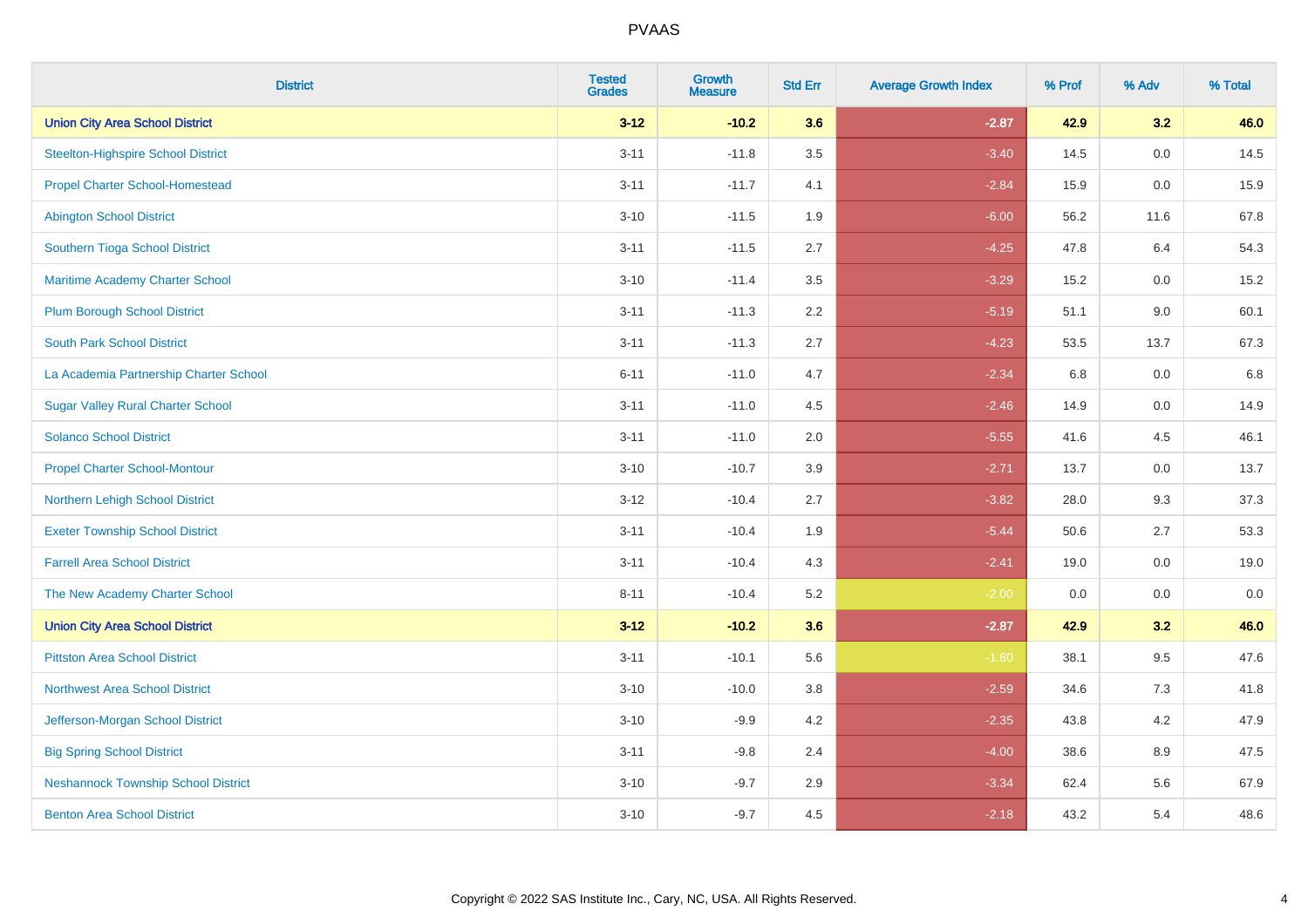| <b>District</b>                               | <b>Tested</b><br><b>Grades</b> | <b>Growth</b><br><b>Measure</b> | <b>Std Err</b> | <b>Average Growth Index</b> | % Prof | % Adv   | % Total |
|-----------------------------------------------|--------------------------------|---------------------------------|----------------|-----------------------------|--------|---------|---------|
| <b>Union City Area School District</b>        | $3 - 12$                       | $-10.2$                         | 3.6            | $-2.87$                     | 42.9   | 3.2     | 46.0    |
| <b>Chambersburg Area School District</b>      | $3 - 11$                       | $-9.5$                          | 1.3            | $-7.20$                     | 42.7   | $8.6\,$ | 51.4    |
| <b>Redbank Valley School District</b>         | $3 - 11$                       | $-9.5$                          | 3.4            | $-2.77$                     | 31.5   | 4.9     | 36.4    |
| <b>Clearfield Area School District</b>        | $3 - 10$                       | $-9.4$                          | 2.6            | $-3.56$                     | 43.0   | 3.1     | 46.1    |
| <b>Carmichaels Area School District</b>       | $3 - 10$                       | $-9.3$                          | 3.3            | $-2.81$                     | 35.1   | 1.4     | 36.5    |
| <b>Berwick Area School District</b>           | $3 - 11$                       | $-9.3$                          | 2.6            | $-3.59$                     | 42.1   | 5.5     | 47.6    |
| <b>Bradford Area School District</b>          | $3 - 12$                       | $-9.3$                          | 2.4            | $-3.87$                     | 45.8   | 8.3     | 54.2    |
| <b>North East School District</b>             | $3 - 11$                       | $-9.3$                          | 3.1            | $-3.02$                     | 62.6   | 14.4    | 77.0    |
| <b>Innovative Arts Academy Charter School</b> | $6 - 11$                       | $-9.1$                          | 3.7            | $-2.44$                     | 9.5    | $0.0\,$ | 9.5     |
| <b>Mahanoy Area School District</b>           | $3 - 10$                       | $-9.0$                          | 3.6            | $-2.49$                     | 26.2   | 1.6     | 27.9    |
| <b>Aliquippa School District</b>              | $3 - 11$                       | $-9.0$                          | 4.2            | $-2.14$                     | 11.0   | 0.0     | 11.0    |
| Philadelphia Academy Charter School           | $3 - 11$                       | $-8.9$                          | 2.9            | $-3.04$                     | 50.5   | 2.9     | 53.4    |
| South Allegheny School District               | $3 - 11$                       | $-8.8$                          | 3.2            | $-2.70$                     | 40.5   | 0.0     | 40.5    |
| <b>North Star School District</b>             | $3 - 11$                       | $-8.7$                          | 3.5            | $-2.51$                     | 47.8   | 6.0     | 53.7    |
| <b>Palisades School District</b>              | $3 - 11$                       | $-8.7$                          | 2.8            | $-3.06$                     | 53.8   | $6.7\,$ | 60.5    |
| Milton Area School District                   | $3 - 11$                       | $-8.7$                          | 2.5            | $-3.52$                     | 45.4   | 6.9     | 52.3    |
| <b>Chartiers-Houston School District</b>      | $3 - 10$                       | $-8.6$                          | 3.5            | $-2.41$                     | 59.7   | 4.5     | 64.2    |
| Lampeter-Strasburg School District            | $3 - 12$                       | $-8.6$                          | 2.0            | $-4.33$                     | 55.1   | 9.8     | 64.8    |
| <b>West Middlesex Area School District</b>    | $3 - 10$                       | $-8.4$                          | $3.8\,$        | $-2.21$                     | 34.9   | 2.8     | 37.6    |
| <b>Elizabeth Forward School District</b>      | $3 - 11$                       | $-8.4$                          | 2.4            | $-3.41$                     | 51.7   | 4.0     | 55.7    |
| <b>Southmoreland School District</b>          | $3 - 11$                       | $-8.3$                          | 3.6            | $-2.32$                     | 56.8   | 7.2     | 64.0    |
| <b>Tamaqua Area School District</b>           | $3 - 12$                       | $-8.2$                          | 2.5            | $-3.24$                     | 44.5   | 1.9     | 46.4    |
| <b>Muncy School District</b>                  | $3 - 11$                       | $-8.1$                          | 3.7            | $-2.21$                     | 42.0   | 3.8     | 45.8    |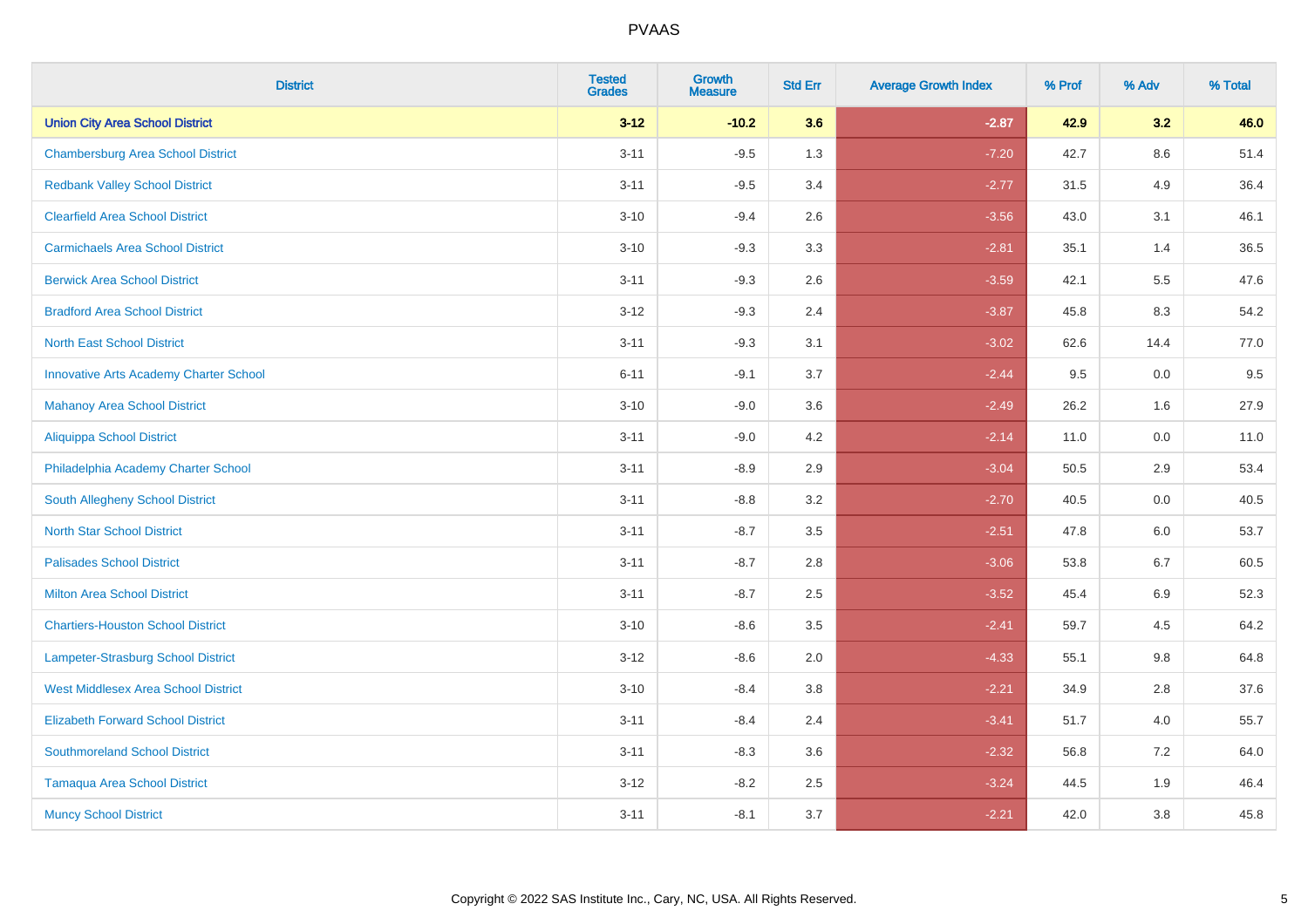| <b>District</b>                              | <b>Tested</b><br><b>Grades</b> | <b>Growth</b><br><b>Measure</b> | <b>Std Err</b> | <b>Average Growth Index</b> | % Prof | % Adv   | % Total  |
|----------------------------------------------|--------------------------------|---------------------------------|----------------|-----------------------------|--------|---------|----------|
| <b>Union City Area School District</b>       | $3 - 12$                       | $-10.2$                         | 3.6            | $-2.87$                     | 42.9   | 3.2     | 46.0     |
| Portage Area School District                 | $3 - 10$                       | $-8.1$                          | 3.6            | $-2.26$                     | 40.6   | 9.4     | $50.0\,$ |
| <b>Blairsville-Saltsburg School District</b> | $3 - 11$                       | $-8.0$                          | 3.0            | $-2.68$                     | 37.3   | 7.0     | 44.3     |
| <b>Western Beaver County School District</b> | $3 - 11$                       | $-7.8$                          | 4.2            | $-1.87$                     | 56.5   | 6.5     | 63.0     |
| <b>Shamokin Area School District</b>         | $3 - 11$                       | $-7.7$                          | 4.8            | $-1.60$                     | 38.1   | 3.2     | 41.3     |
| <b>Pine Grove Area School District</b>       | $3 - 11$                       | $-7.7$                          | 2.9            | $-2.66$                     | 42.3   | 7.7     | 50.0     |
| <b>Dunmore School District</b>               | $3 - 11$                       | $-7.7$                          | 2.9            | $-2.62$                     | 34.0   | 7.2     | 41.2     |
| <b>Penn Hills School District</b>            | $3 - 11$                       | $-7.6$                          | 2.6            | $-2.94$                     | 33.1   | 0.7     | 33.8     |
| <b>Mohawk Area School District</b>           | $3 - 11$                       | $-7.5$                          | 3.1            | $-2.45$                     | 49.4   | 11.0    | 60.4     |
| Northern Tioga School District               | $3 - 12$                       | $-7.5$                          | 2.8            | $-2.64$                     | 54.0   | 1.2     | 55.2     |
| <b>Conneaut School District</b>              | $3 - 12$                       | $-7.5$                          | 2.6            | $-2.91$                     | 38.4   | 7.4     | 45.8     |
| <b>Highlands School District</b>             | $3 - 11$                       | $-7.4$                          | 2.7            | $-2.76$                     | 44.4   | 3.7     | 48.2     |
| <b>Williams Valley School District</b>       | $3 - 11$                       | $-7.3$                          | 3.4            | $-2.13$                     | 23.2   | 0.0     | 23.2     |
| <b>California Area School District</b>       | $3 - 10$                       | $-7.3$                          | 3.6            | $-2.02$                     | 42.6   | 9.8     | 52.5     |
| <b>Forest Hills School District</b>          | $3 - 11$                       | $-7.3$                          | 2.7            | $-2.74$                     | 41.1   | 13.7    | 54.8     |
| <b>Interboro School District</b>             | $3 - 12$                       | $-7.3$                          | 2.1            | $-3.43$                     | 46.6   | 4.8     | 51.4     |
| <b>Brownsville Area School District</b>      | $3 - 12$                       | $-7.2$                          | 3.9            | $-1.83$                     | 34.4   | 6.1     | 40.5     |
| <b>Windber Area School District</b>          | $3 - 11$                       | $-7.2$                          | 3.2            | $-2.24$                     | 55.4   | 7.2     | 62.6     |
| <b>Wallenpaupack Area School District</b>    | $3 - 11$                       | $-7.1$                          | 2.3            | $-3.09$                     | 40.8   | 2.4     | 43.1     |
| <b>Freedom Area School District</b>          | $3 - 11$                       | $-7.1$                          | 3.0            | $-2.37$                     | 43.8   | 4.2     | 47.9     |
| <b>Harbor Creek School District</b>          | $3 - 11$                       | $-7.1$                          | 2.7            | $-2.67$                     | 48.8   | 15.2    | 64.0     |
| <b>Moshannon Valley School District</b>      | $3 - 10$                       | $-7.0$                          | 3.4            | $-2.01$                     | 48.5   | $0.0\,$ | 48.5     |
| <b>Penn-Delco School District</b>            | $3 - 11$                       | $-6.8$                          | 1.9            | $-3.51$                     | 46.6   | 3.2     | 49.8     |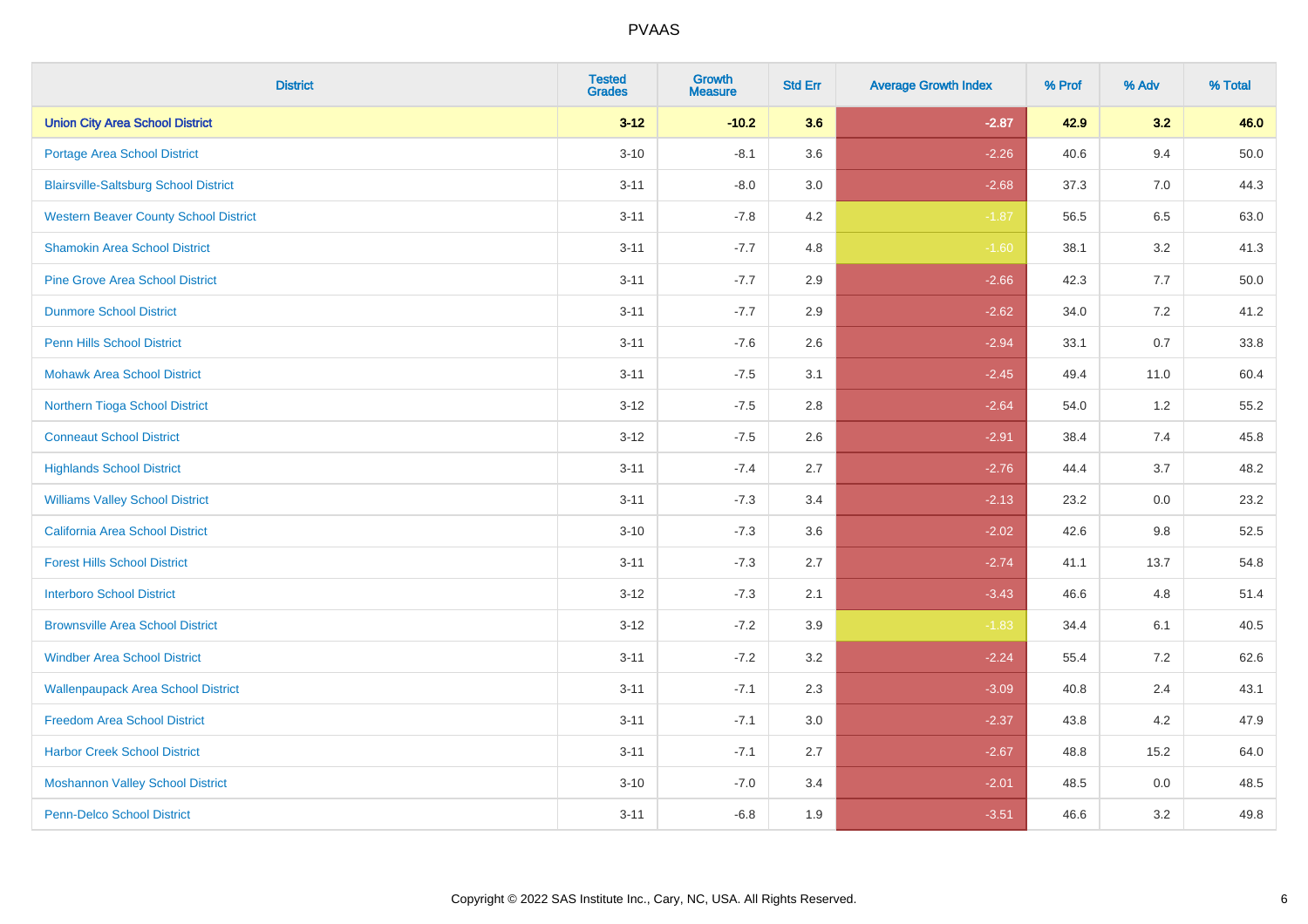| <b>District</b>                                   | <b>Tested</b><br><b>Grades</b> | <b>Growth</b><br><b>Measure</b> | <b>Std Err</b> | <b>Average Growth Index</b> | % Prof | % Adv   | % Total |
|---------------------------------------------------|--------------------------------|---------------------------------|----------------|-----------------------------|--------|---------|---------|
| <b>Union City Area School District</b>            | $3 - 12$                       | $-10.2$                         | 3.6            | $-2.87$                     | 42.9   | 3.2     | 46.0    |
| <b>Yough School District</b>                      | $3 - 10$                       | $-6.6$                          | 2.7            | $-2.43$                     | 50.8   | 4.0     | 54.8    |
| <b>Butler Area School District</b>                | $3 - 11$                       | $-6.5$                          | 1.5            | $-4.26$                     | 42.5   | 9.4     | 51.9    |
| <b>Executive Education Academy Charter School</b> | $3 - 10$                       | $-6.5$                          | 3.1            | $-2.08$                     | 23.7   | 2.2     | 25.8    |
| <b>New Castle Area School District</b>            | $3 - 12$                       | $-6.4$                          | 2.4            | $-2.66$                     | 32.5   | 4.3     | 36.8    |
| <b>Tri-Valley School District</b>                 | $3 - 10$                       | $-6.4$                          | 4.1            | $-1.57$                     | 37.0   | 4.4     | 41.3    |
| <b>Slippery Rock Area School District</b>         | $3 - 11$                       | $-6.3$                          | 2.5            | $-2.51$                     | 56.2   | 9.5     | 65.7    |
| <b>Upper Dauphin Area School District</b>         | $3 - 11$                       | $-6.3$                          | 3.2            | $-1.98$                     | 37.4   | 4.8     | 42.2    |
| <b>East Allegheny School District</b>             | $3 - 11$                       | $-6.3$                          | 3.3            | $-1.87$                     | 31.9   | 9.7     | 41.7    |
| <b>Dubois Area School District</b>                | $3 - 11$                       | $-6.2$                          | 2.0            | $-3.07$                     | 50.9   | 13.4    | 64.3    |
| <b>Mount Union Area School District</b>           | $3 - 10$                       | $-6.1$                          | 3.1            | $-1.97$                     | 32.2   | 3.4     | 35.6    |
| <b>Waynesboro Area School District</b>            | $3 - 12$                       | $-6.1$                          | 1.9            | $-3.20$                     | 50.0   | 6.8     | 56.8    |
| <b>East Lycoming School District</b>              | $3 - 11$                       | $-6.0$                          | 2.7            | $-2.24$                     | 48.3   | $4.2\,$ | 52.5    |
| <b>Karns City Area School District</b>            | $3 - 11$                       | $-6.0$                          | 2.9            | $-2.03$                     | 53.1   | 8.3     | 61.5    |
| <b>Forest City Regional School District</b>       | $3 - 12$                       | $-6.0$                          | 3.0            | $-1.96$                     | 44.1   | $0.0\,$ | 44.1    |
| <b>Old Forge School District</b>                  | $3 - 12$                       | $-5.9$                          | 3.4            | $-1.73$                     | 52.9   | 7.1     | 60.0    |
| <b>Shade-Central City School District</b>         | $3 - 11$                       | $-5.9$                          | 4.6            | $-1.28$                     | 27.8   | 0.0     | 27.8    |
| <b>Fort Cherry School District</b>                | $3 - 10$                       | $-5.9$                          | 3.8            | $-1.56$                     | 55.2   | 5.2     | 60.3    |
| <b>Universal Audenried Charter School</b>         | $9 - 11$                       | $-5.8$                          | 2.4            | $-2.40$                     | 14.6   | $0.0\,$ | 14.6    |
| Jim Thorpe Area School District                   | $3 - 11$                       | $-5.8$                          | 2.7            | $-2.19$                     | 33.3   | 7.4     | 40.7    |
| <b>Blue Mountain School District</b>              | $3 - 10$                       | $-5.8$                          | 2.3            | $-2.56$                     | 46.6   | 8.5     | 55.1    |
| Susquehanna Township School District              | $3 - 12$                       | $-5.8$                          | 2.7            | $-2.17$                     | 36.0   | 5.6     | 41.6    |
| <b>Ferndale Area School District</b>              | $3 - 10$                       | $-5.8$                          | 4.3            | $-1.33$                     | 40.0   | 0.0     | 40.0    |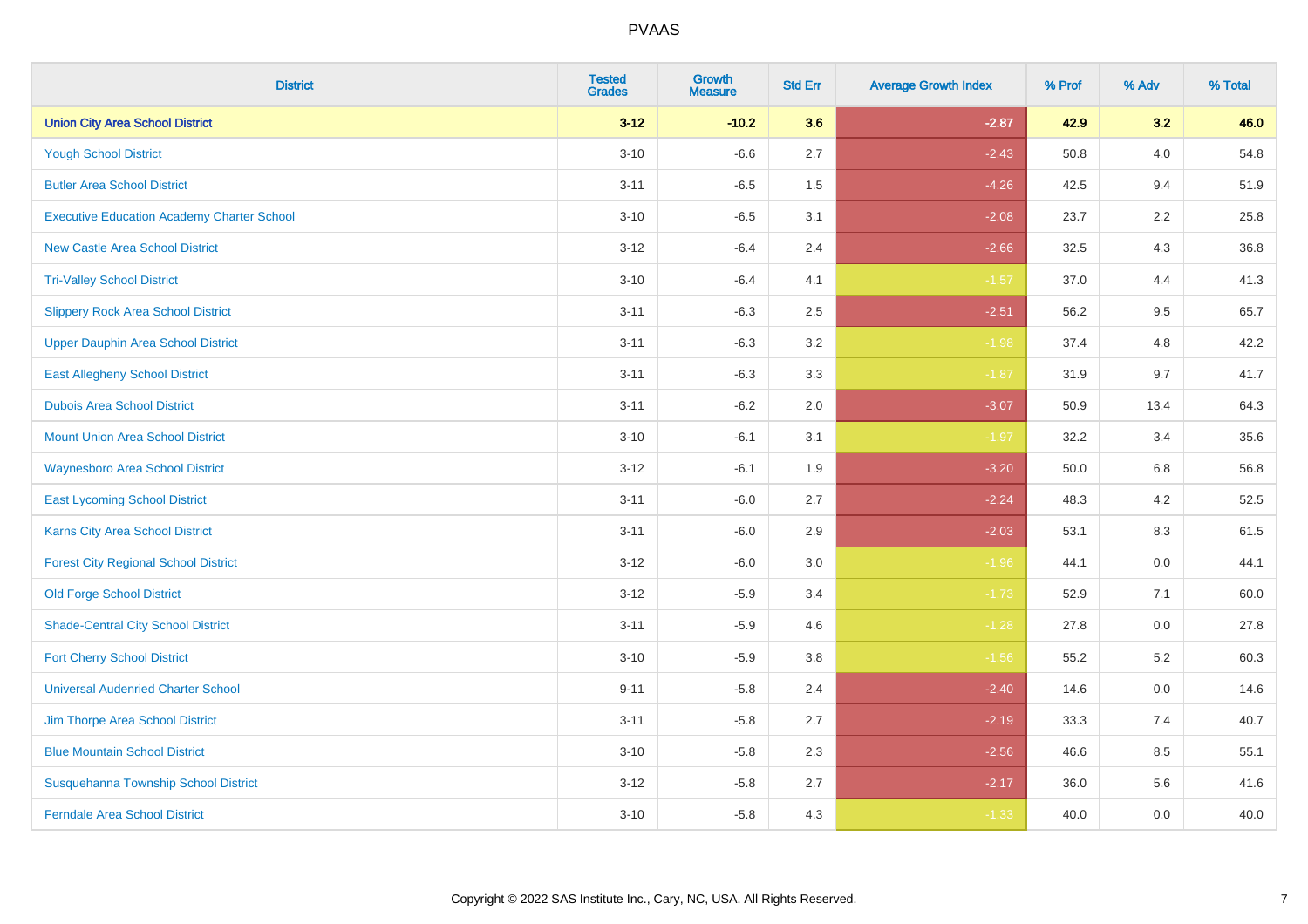| <b>District</b>                                | <b>Tested</b><br><b>Grades</b> | <b>Growth</b><br><b>Measure</b> | <b>Std Err</b> | <b>Average Growth Index</b> | % Prof | % Adv   | % Total |
|------------------------------------------------|--------------------------------|---------------------------------|----------------|-----------------------------|--------|---------|---------|
| <b>Union City Area School District</b>         | $3 - 12$                       | $-10.2$                         | 3.6            | $-2.87$                     | 42.9   | 3.2     | 46.0    |
| <b>Pequea Valley School District</b>           | $3 - 11$                       | $-5.8$                          | 3.2            | $-1.80$                     | 39.8   | 9.1     | 48.9    |
| <b>Austin Area School District</b>             | $3 - 11$                       | $-5.7$                          | 6.4            | $-0.90$                     | 33.3   | 5.6     | 38.9    |
| <b>Carbon Career &amp; Technical Institute</b> | $9 - 11$                       | $-5.7$                          | 3.6            | $-1.59$                     | 34.5   | $1.2\,$ | 35.7    |
| <b>Claysburg-Kimmel School District</b>        | $3 - 11$                       | $-5.7$                          | 4.0            | $-1.42$                     | 42.9   | 8.2     | 51.0    |
| South Williamsport Area School District        | $3 - 10$                       | $-5.7$                          | 2.5            | $-2.30$                     | 45.5   | 4.5     | 50.0    |
| <b>Fairfield Area School District</b>          | $3 - 11$                       | $-5.6$                          | 3.4            | $-1.66$                     | 57.9   | 4.0     | 61.8    |
| <b>Canton Area School District</b>             | $3 - 11$                       | $-5.5$                          | 3.2            | $-1.75$                     | 40.7   | 2.3     | 43.0    |
| <b>Bermudian Springs School District</b>       | $3 - 11$                       | $-5.5$                          | 2.9            | $-1.94$                     | 56.4   | 6.8     | 63.2    |
| <b>Montrose Area School District</b>           | $3 - 10$                       | $-5.5$                          | 3.0            | $-1.82$                     | 46.7   | 5.4     | 52.2    |
| <b>Trinity Area School District</b>            | $3 - 11$                       | $-5.4$                          | 2.0            | $-2.71$                     | 48.3   | 11.8    | 60.1    |
| Imhotep Institute Charter High School          | $9 - 11$                       | $-5.3$                          | 5.8            | $-0.92$                     | 25.0   | 0.0     | 25.0    |
| <b>Corry Area School District</b>              | $3 - 11$                       | $-5.3$                          | 2.6            | $-2.03$                     | 38.5   | 6.0     | 44.5    |
| <b>Carlisle Area School District</b>           | $3 - 11$                       | $-5.3$                          | 1.9            | $-2.81$                     | 54.0   | 6.3     | 60.3    |
| <b>Indiana Area School District</b>            | $3 - 11$                       | $-5.3$                          | 2.3            | $-2.28$                     | 47.6   | 18.4    | 66.1    |
| <b>Middletown Area School District</b>         | $3 - 11$                       | $-5.3$                          | 2.6            | $-2.05$                     | 46.4   | 5.3     | 51.7    |
| <b>Brentwood Borough School District</b>       | $3 - 11$                       | $-5.3$                          | 3.0            | $-1.72$                     | 52.0   | 6.1     | 58.2    |
| Perseus House Charter School Of Excellence     | $6 - 11$                       | $-5.2$                          | 3.0            | $-1.72$                     | 16.5   | 0.0     | 16.5    |
| <b>Keystone Central School District</b>        | $3 - 11$                       | $-5.1$                          | 2.0            | $-2.46$                     | 44.7   | 4.6     | 49.4    |
| <b>Upper Moreland Township School District</b> | $3 - 11$                       | $-5.0$                          | 2.2            | $-2.31$                     | 57.9   | 4.0     | 61.9    |
| <b>Mount Pleasant Area School District</b>     | $3 - 11$                       | $-5.0$                          | 2.6            | $-1.93$                     | 52.6   | 0.0     | 52.6    |
| <b>Washington School District</b>              | $3 - 11$                       | $-4.9$                          | 2.8            | $-1.76$                     | 30.1   | 2.4     | 32.5    |
| <b>Brandywine Heights Area School District</b> | $3 - 11$                       | $-4.9$                          | 2.7            | $-1.81$                     | 49.2   | 8.2     | 57.4    |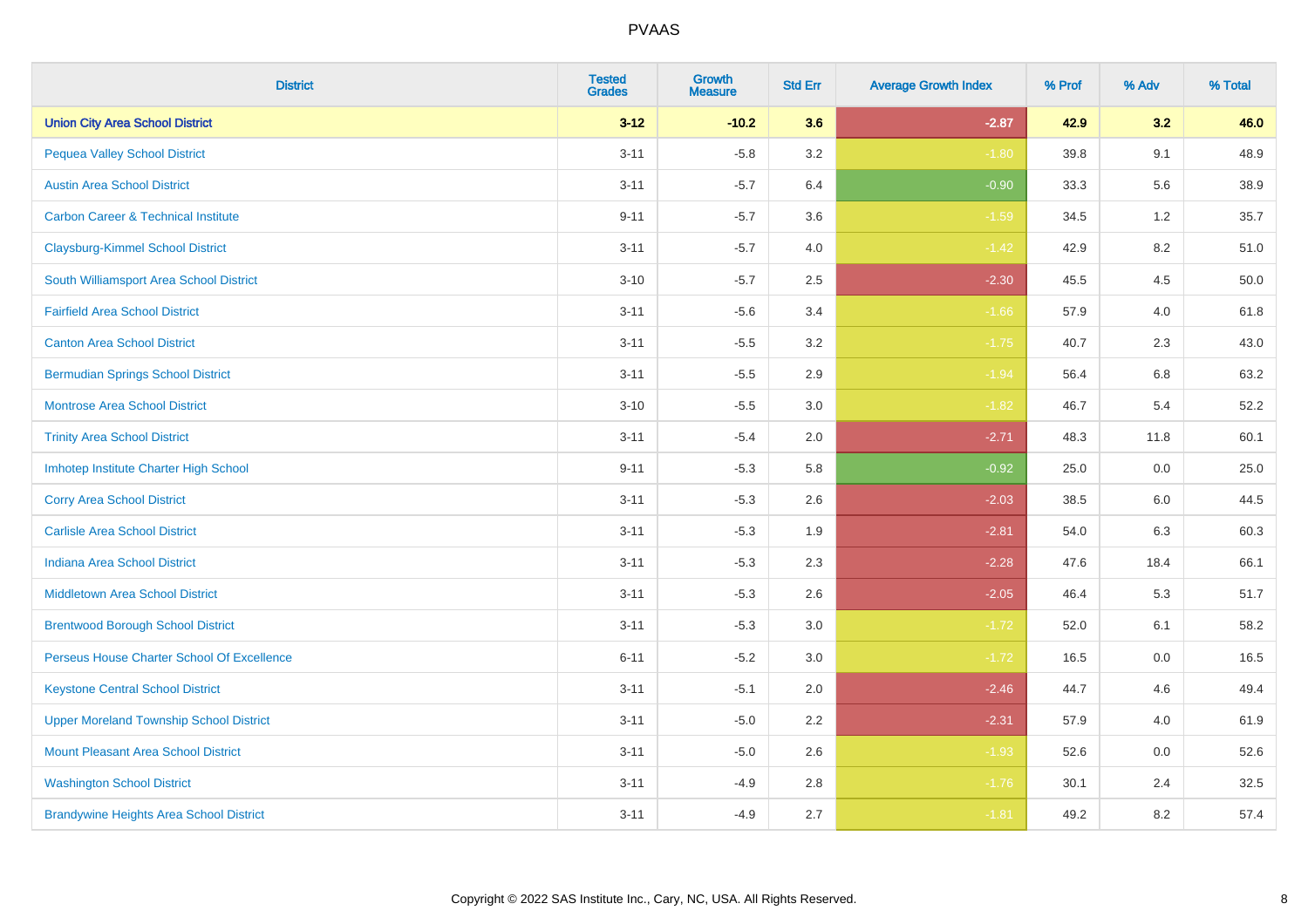| <b>District</b>                               | <b>Tested</b><br><b>Grades</b> | <b>Growth</b><br><b>Measure</b> | <b>Std Err</b> | <b>Average Growth Index</b> | % Prof | % Adv   | % Total |
|-----------------------------------------------|--------------------------------|---------------------------------|----------------|-----------------------------|--------|---------|---------|
| <b>Union City Area School District</b>        | $3 - 12$                       | $-10.2$                         | 3.6            | $-2.87$                     | 42.9   | 3.2     | 46.0    |
| <b>Juniata County School District</b>         | $3 - 12$                       | $-4.9$                          | 2.1            | $-2.26$                     | 38.5   | $2.9\,$ | 41.4    |
| <b>Central Columbia School District</b>       | $3 - 12$                       | $-4.8$                          | 2.6            | $-1.86$                     | 53.7   | 14.8    | 68.5    |
| <b>Nazareth Area School District</b>          | $3 - 11$                       | $-4.7$                          | 1.7            | $-2.82$                     | 59.2   | 9.9     | 69.0    |
| <b>Boyertown Area School District</b>         | $3 - 11$                       | $-4.7$                          | 1.5            | $-3.17$                     | 55.2   | 11.3    | 66.5    |
| <b>Apollo-Ridge School District</b>           | $3 - 12$                       | $-4.7$                          | 3.7            | $-1.24$                     | 50.0   | 10.0    | 60.0    |
| <b>Crawford Central School District</b>       | $3 - 11$                       | $-4.7$                          | 2.2            | $-2.15$                     | 40.6   | 10.5    | 51.1    |
| <b>Riverview School District</b>              | $3 - 11$                       | $-4.6$                          | 3.8            | $-1.20$                     | 57.9   | 15.8    | 73.7    |
| <b>West Greene School District</b>            | $3 - 11$                       | $-4.5$                          | 4.3            | $-1.04$                     | 36.6   | 7.3     | 43.9    |
| <b>Greensburg Salem School District</b>       | $3 - 11$                       | $-4.4$                          | 2.4            | $-1.88$                     | 47.6   | 4.9     | 52.4    |
| <b>Coatesville Area School District</b>       | $3 - 11$                       | $-4.4$                          | 1.7            | $-2.62$                     | 36.3   | 4.2     | 40.5    |
| <b>Quakertown Community School District</b>   | $3 - 12$                       | $-4.4$                          | 1.6            | $-2.70$                     | 56.5   | 10.0    | 66.6    |
| <b>Somerset Area School District</b>          | $3 - 11$                       | $-4.4$                          | 2.3            | $-1.93$                     | 44.4   | 14.9    | 59.3    |
| <b>Gillingham Charter School</b>              | $3 - 11$                       | $-4.4$                          | 5.6            | $-0.77$                     | 20.8   | 8.3     | 29.2    |
| <b>Forest Area School District</b>            | $3 - 11$                       | $-4.4$                          | 5.4            | $-0.81$                     | 36.2   | 2.1     | 38.3    |
| Jeannette City School District                | $3 - 11$                       | $-4.3$                          | $3.8\,$        | $-1.13$                     | 46.7   | $7.5\,$ | 54.2    |
| <b>Antietam School District</b>               | $3 - 10$                       | $-4.3$                          | 3.8            | $-1.13$                     | 36.4   | 5.4     | 41.8    |
| <b>Oxford Area School District</b>            | $3 - 11$                       | $-4.3$                          | 1.9            | $-2.26$                     | 41.3   | 8.0     | 49.3    |
| <b>Bristol Borough School District</b>        | $3 - 12$                       | $-4.3$                          | 3.4            | $-1.27$                     | 39.7   | 1.3     | 41.0    |
| <b>Turkeyfoot Valley Area School District</b> | $3 - 12$                       | $-4.3$                          | 5.6            | $-0.76$                     | 22.0   | 5.1     | 27.1    |
| <b>Troy Area School District</b>              | $3 - 10$                       | $-4.3$                          | 3.4            | $-1.26$                     | 43.2   | 5.7     | 48.9    |
| East Pennsboro Area School District           | $3 - 11$                       | $-4.2$                          | 2.5            | $-1.71$                     | 60.8   | 8.5     | 69.3    |
| <b>Ellwood City Area School District</b>      | $3 - 11$                       | $-4.2$                          | 3.2            | $-1.29$                     | 54.1   | 14.1    | 68.2    |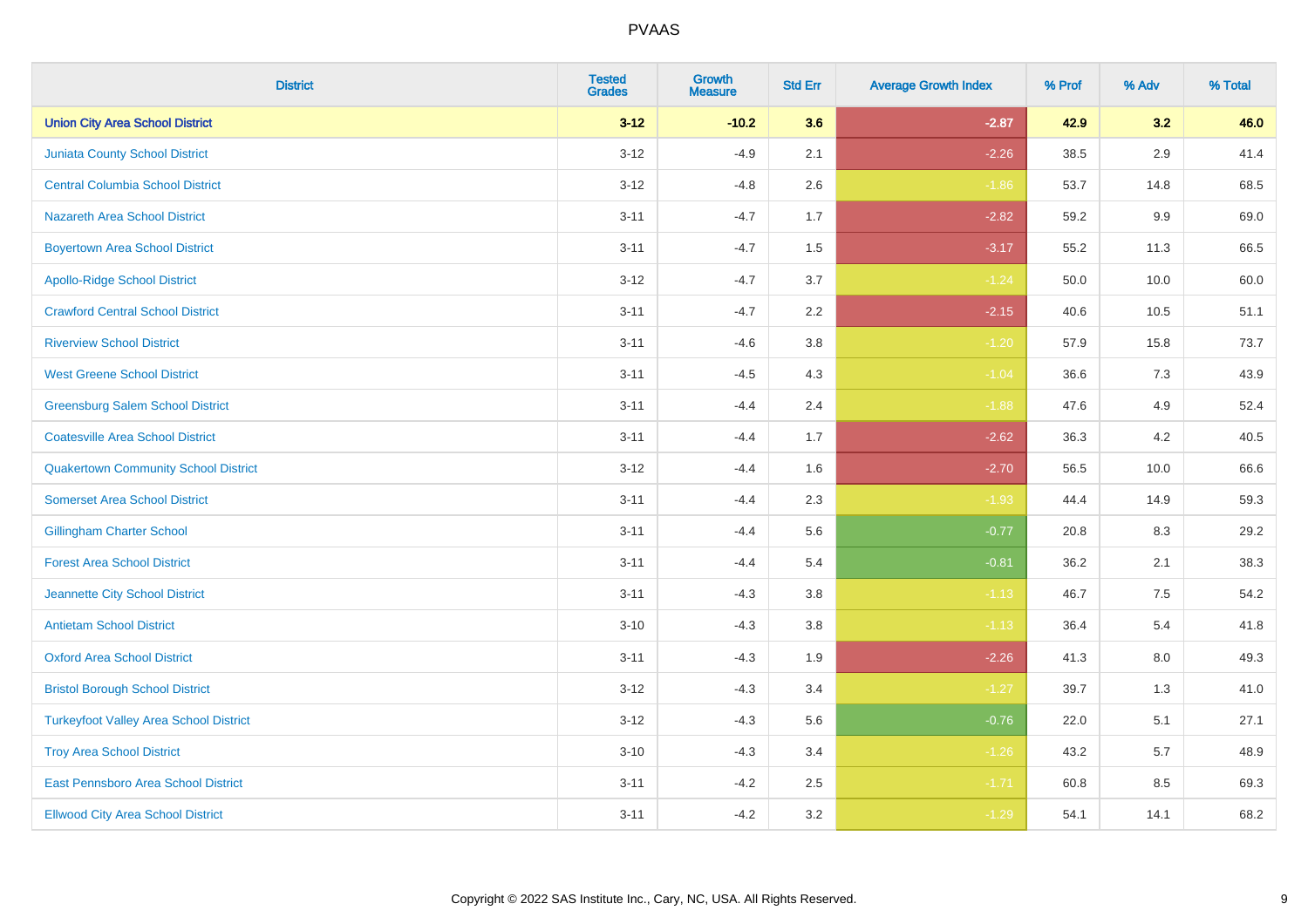| <b>District</b>                                                       | <b>Tested</b><br><b>Grades</b> | <b>Growth</b><br><b>Measure</b> | <b>Std Err</b> | <b>Average Growth Index</b> | % Prof | % Adv   | % Total |
|-----------------------------------------------------------------------|--------------------------------|---------------------------------|----------------|-----------------------------|--------|---------|---------|
| <b>Union City Area School District</b>                                | $3 - 12$                       | $-10.2$                         | 3.6            | $-2.87$                     | 42.9   | 3.2     | 46.0    |
| <b>MaST Community Charter School</b>                                  | $3 - 10$                       | $-4.1$                          | 2.7            | $-1.52$                     | 44.0   | 9.5     | 53.4    |
| <b>Easton Area School District</b>                                    | $3 - 12$                       | $-4.1$                          | 1.4            | $-2.91$                     | 39.9   | 4.0     | 43.9    |
| <b>Cambria Heights School District</b>                                | $3 - 10$                       | $-4.1$                          | 3.1            | $-1.32$                     | 51.0   | $6.0\,$ | 57.0    |
| <b>Elk Lake School District</b>                                       | $3 - 11$                       | $-4.0$                          | 3.3            | $-1.23$                     | 46.2   | 3.3     | 49.4    |
| <b>Pottstown School District</b>                                      | $3 - 12$                       | $-4.0$                          | 2.4            | $-1.68$                     | 29.8   | 1.2     | 31.0    |
| <b>Gettysburg Area School District</b>                                | $3 - 11$                       | $-4.0$                          | 2.1            | $-1.89$                     | 45.3   | 14.0    | 59.3    |
| Preparatory Charter School Of Mathematics, Science, Tech, And Careers | $9 - 10$                       | $-4.0$                          | 2.5            | $-1.59$                     | 15.0   | 0.0     | 15.0    |
| <b>Sullivan County School District</b>                                | $3 - 10$                       | $-4.0$                          | 4.4            | $-0.90$                     | 66.7   | 2.6     | 69.2    |
| <b>Westmont Hilltop School District</b>                               | $3 - 11$                       | $-4.0$                          | 2.8            | $-1.40$                     | 36.3   | 13.3    | 49.6    |
| <b>Juniata Valley School District</b>                                 | $3 - 11$                       | $-3.9$                          | 3.5            | $-1.10$                     | 44.4   | 3.5     | 47.8    |
| <b>Big Beaver Falls Area School District</b>                          | $3 - 11$                       | $-3.9$                          | 3.3            | $-1.18$                     | 34.1   | 3.5     | 37.6    |
| <b>York Co School Of Technology</b>                                   | $9 - 12$                       | $-3.8$                          | 1.7            | $-2.22$                     | 39.1   | 5.6     | 44.7    |
| <b>Valley Grove School District</b>                                   | $3 - 10$                       | $-3.7$                          | 3.7            | $-1.01$                     | 51.2   | 6.1     | 57.3    |
| <b>Kane Area School District</b>                                      | $3 - 10$                       | $-3.7$                          | 3.2            | $-1.17$                     | 39.5   | 9.9     | 49.4    |
| <b>Conemaugh Township Area School District</b>                        | $3 - 12$                       | $-3.7$                          | 3.4            | $-1.09$                     | 53.8   | 17.6    | 71.4    |
| <b>Kiski Area School District</b>                                     | $3 - 11$                       | $-3.7$                          | 2.0            | $-1.86$                     | 57.4   | 10.4    | 67.8    |
| <b>Twin Valley School District</b>                                    | $3 - 12$                       | $-3.6$                          | 2.1            | $-1.69$                     | 49.6   | 7.1     | 56.8    |
| <b>Perkiomen Valley School District</b>                               | $3 - 11$                       | $-3.5$                          | 1.6            | $-2.18$                     | 53.8   | 13.4    | 67.2    |
| <b>Fannett-Metal School District</b>                                  | $3 - 11$                       | $-3.4$                          | 5.1            | $-0.67$                     | 38.7   | 8.1     | 46.8    |
| <b>Chestnut Ridge School District</b>                                 | $3 - 12$                       | $-3.4$                          | 2.9            | $-1.17$                     | 46.6   | 5.8     | 52.4    |
| <b>Pittsburgh School District</b>                                     | $3 - 11$                       | $-3.3$                          | 1.1            | $-3.04$                     | 33.9   | 8.2     | 42.1    |
| <b>Riverside School District</b>                                      | $3 - 11$                       | $-3.2$                          | 3.0            | $-1.09$                     | 43.0   | 9.0     | 52.0    |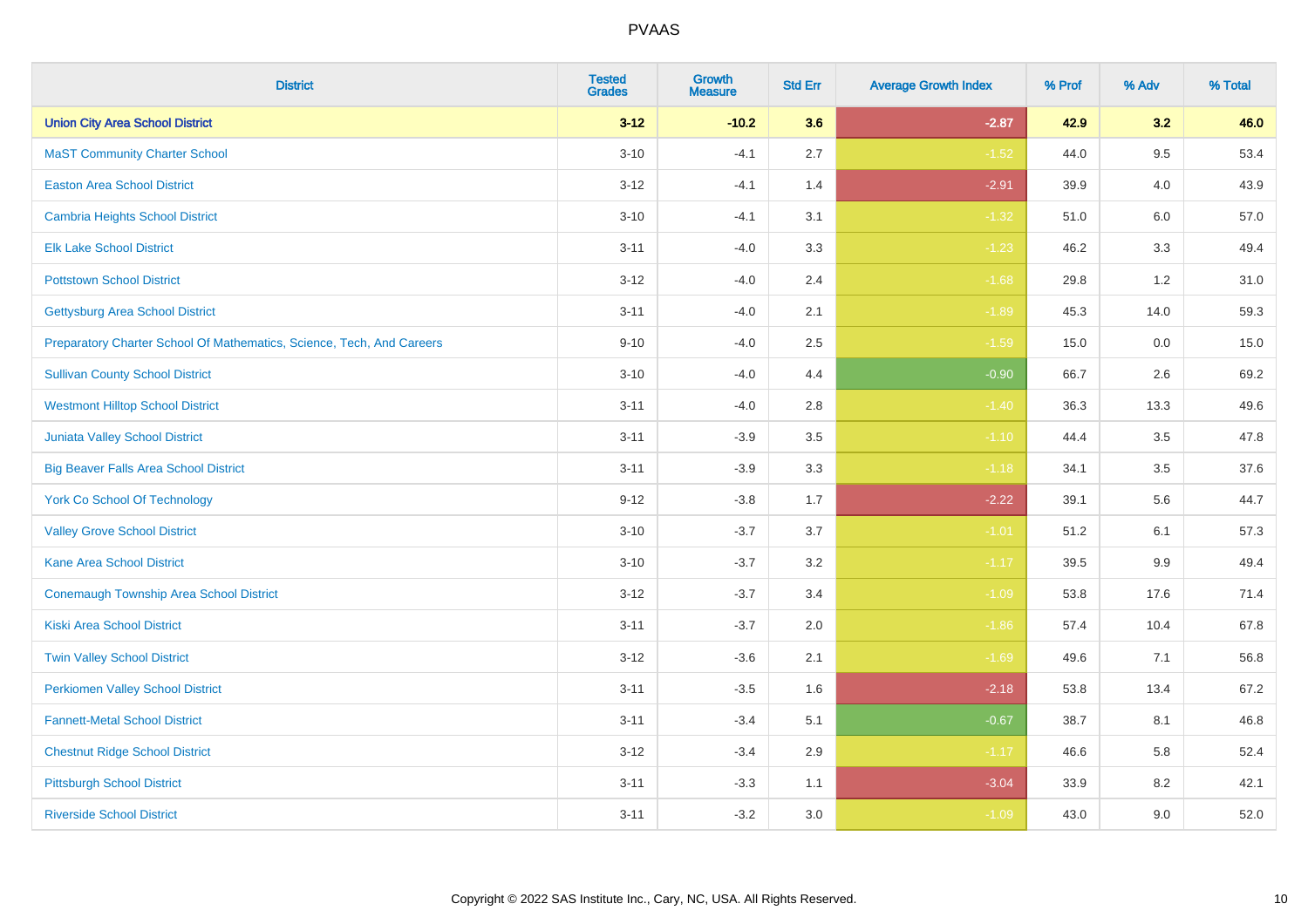| <b>District</b>                                         | <b>Tested</b><br><b>Grades</b> | Growth<br><b>Measure</b> | <b>Std Err</b> | <b>Average Growth Index</b> | % Prof | % Adv   | % Total |
|---------------------------------------------------------|--------------------------------|--------------------------|----------------|-----------------------------|--------|---------|---------|
| <b>Union City Area School District</b>                  | $3 - 12$                       | $-10.2$                  | 3.6            | $-2.87$                     | 42.9   | 3.2     | 46.0    |
| <b>Conemaugh Valley School District</b>                 | $3 - 12$                       | $-3.2$                   | 4.1            | $-0.78$                     | 48.2   | 5.6     | 53.7    |
| <b>Columbia Borough School District</b>                 | $3 - 12$                       | $-3.1$                   | 3.5            | $-0.89$                     | 29.5   | 1.9     | 31.4    |
| <b>Northeast Bradford School District</b>               | $3 - 10$                       | $-3.1$                   | 4.0            | $-0.78$                     | 33.9   | 3.4     | 37.3    |
| <b>Greater Johnstown School District</b>                | $3 - 11$                       | $-3.1$                   | 2.6            | $-1.19$                     | 26.1   | 0.0     | 26.1    |
| <b>Greencastle-Antrim School District</b>               | $3 - 11$                       | $-3.0$                   | 2.2            | $-1.36$                     | 62.4   | $9.9\,$ | 72.3    |
| Center For Student Learning Charter School At Pennsbury | $6 - 12$                       | $-2.9$                   | 6.1            | $-0.47$                     | 42.9   | $0.0\,$ | 42.9    |
| <b>Scranton School District</b>                         | $3 - 12$                       | $-2.9$                   | 2.4            | $-1.22$                     | 45.6   | 3.6     | 49.1    |
| Oil City Area School District                           | $3 - 11$                       | $-2.9$                   | 2.6            | $-1.08$                     | 44.4   | 5.8     | 50.2    |
| <b>Quaker Valley School District</b>                    | $3 - 11$                       | $-2.8$                   | $2.6\,$        | $-1.08$                     | 55.2   | 13.2    | 68.4    |
| <b>Susquehanna Community School District</b>            | $3 - 11$                       | $-2.8$                   | 4.2            | $-0.66$                     | 49.4   | 6.9     | 56.3    |
| <b>Chichester School District</b>                       | $3 - 11$                       | $-2.7$                   | 2.3            | $-1.17$                     | 44.6   | 6.6     | 51.2    |
| <b>Lewisburg Area School District</b>                   | $3 - 11$                       | $-2.7$                   | 2.6            | $-1.03$                     | 57.0   | 18.5    | 75.6    |
| Shenango Area School District                           | $3 - 11$                       | $-2.6$                   | 3.3            | $-0.79$                     | 50.6   | 13.9    | 64.6    |
| <b>Charleroi School District</b>                        | $3 - 11$                       | $-2.6$                   | 3.0            | $-0.86$                     | 55.7   | 7.4     | 63.1    |
| <b>Dallas School District</b>                           | $3 - 11$                       | $-2.5$                   | 2.2            | $-1.12$                     | 54.9   | 7.6     | 62.4    |
| <b>Clarion-Limestone Area School District</b>           | $3 - 12$                       | $-2.5$                   | 4.1            | $-0.60$                     | 56.8   | 6.8     | 63.6    |
| North Pocono School District                            | $3 - 11$                       | $-2.3$                   | 3.4            | $-0.68$                     | 52.0   | 16.4    | 68.5    |
| <b>Wyoming Valley West School District</b>              | $3 - 11$                       | $-2.2$                   | 2.4            | $-0.91$                     | 49.4   | 3.0     | 52.4    |
| <b>Burgettstown Area School District</b>                | $3 - 11$                       | $-2.1$                   | 3.4            | $-0.62$                     | 50.0   | 1.4     | 51.4    |
| <b>Bald Eagle Area School District</b>                  | $3 - 11$                       | $-2.1$                   | 2.7            | $-0.75$                     | 48.4   | 9.4     | 57.7    |
| Huntingdon Area School District                         | $3 - 11$                       | $-2.0$                   | 2.7            | $-0.72$                     | 36.8   | 10.3    | 47.0    |
| <b>Hope For Hyndman Charter School</b>                  | $3 - 11$                       | $-2.0$                   | 6.1            | $-0.32$                     | 33.3   | 0.0     | 33.3    |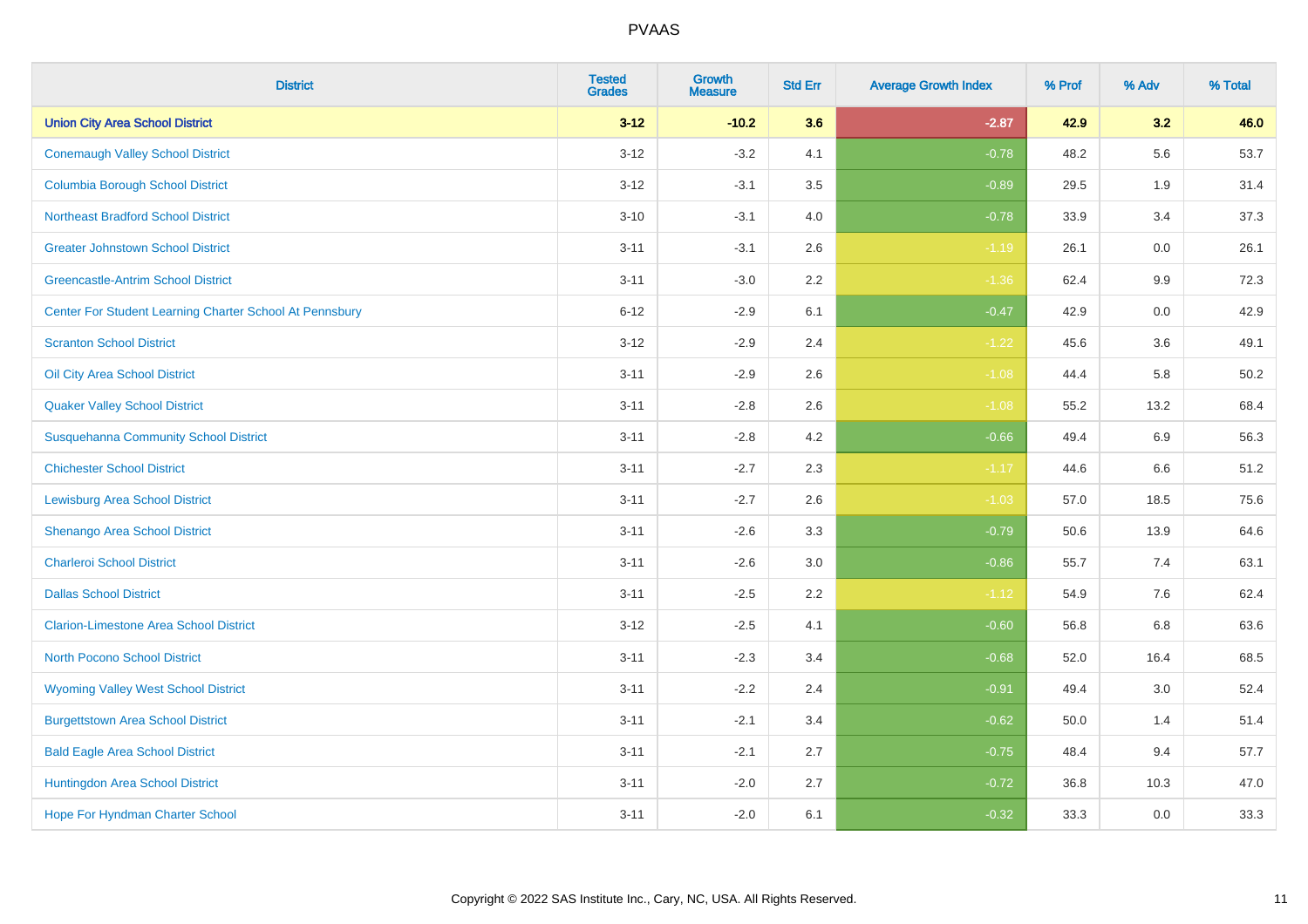| <b>District</b>                          | <b>Tested</b><br>Grades | <b>Growth</b><br><b>Measure</b> | <b>Std Err</b> | <b>Average Growth Index</b> | % Prof | % Adv   | % Total |
|------------------------------------------|-------------------------|---------------------------------|----------------|-----------------------------|--------|---------|---------|
| <b>Union City Area School District</b>   | $3 - 12$                | $-10.2$                         | 3.6            | $-2.87$                     | 42.9   | 3.2     | 46.0    |
| <b>Montour School District</b>           | $3 - 11$                | $-1.8$                          | 2.1            | $-0.88$                     | 61.4   | 15.1    | 76.5    |
| <b>North Hills School District</b>       | $3 - 11$                | $-1.8$                          | 1.8            | $-0.96$                     | 59.1   | 14.1    | 73.2    |
| <b>Phoenixville Area School District</b> | $3 - 11$                | $-1.7$                          | 2.1            | $-0.83$                     | 59.9   | 10.6    | 70.5    |
| <b>Chartiers Valley School District</b>  | $3 - 11$                | $-1.7$                          | 2.0            | $-0.81$                     | 54.7   | 8.4     | 63.1    |
| <b>Mid Valley School District</b>        | $3 - 10$                | $-1.7$                          | 3.0            | $-0.55$                     | 45.1   | 7.8     | 52.9    |
| South Side Area School District          | $3 - 11$                | $-1.6$                          | 3.3            | $-0.48$                     | 50.0   | 6.8     | 56.8    |
| <b>Cornell School District</b>           | $3 - 11$                | $-1.6$                          | 5.0            | $-0.32$                     | 33.8   | $1.5\,$ | 35.4    |
| <b>Lehighton Area School District</b>    | $3 - 11$                | $-1.6$                          | 2.3            | $-0.70$                     | 51.1   | 5.6     | 56.7    |
| <b>Central Greene School District</b>    | $3 - 11$                | $-1.6$                          | 2.8            | $-0.55$                     | 54.2   | $2.8\,$ | 57.0    |
| <b>Lebanon School District</b>           | $3 - 11$                | $-1.6$                          | 1.9            | $-0.80$                     | 24.4   | 2.6     | 27.0    |
| <b>Sharpsville Area School District</b>  | $3 - 11$                | $-1.4$                          | 3.5            | $-0.40$                     | 55.2   | 13.4    | 68.7    |
| <b>Seneca Valley School District</b>     | $3 - 11$                | $-1.4$                          | 1.4            | $-0.99$                     | 57.2   | 11.4    | 68.6    |
| <b>Cheltenham School District</b>        | $3 - 11$                | $-1.4$                          | 2.1            | $-0.67$                     | 46.1   | 10.0    | 56.1    |
| <b>Wyoming Area School District</b>      | $3 - 10$                | $-1.3$                          | 2.6            | $-0.50$                     | 53.8   | 10.8    | 64.6    |
| <b>Bellwood-Antis School District</b>    | $3 - 10$                | $-1.2$                          | 3.2            | $-0.39$                     | 55.1   | 10.1    | 65.2    |
| <b>Palmerton Area School District</b>    | $3 - 11$                | $-1.2$                          | 3.0            | $-0.39$                     | 57.4   | $5.0\,$ | 62.4    |
| Mt Lebanon School District               | $3 - 11$                | $-1.0$                          | 1.5            | $-0.70$                     | 61.9   | 24.0    | 85.9    |
| <b>North Schuylkill School District</b>  | $3 - 11$                | $-1.0$                          | 2.4            | $-0.42$                     | 41.8   | 5.1     | 46.8    |
| <b>Manheim Township School District</b>  | $3 - 12$                | $-0.9$                          | 1.6            | $-0.58$                     | 53.2   | 15.5    | 68.7    |
| <b>Lakeview School District</b>          | $3 - 11$                | $-0.9$                          | 3.7            | $-0.24$                     | 60.3   | 3.2     | 63.5    |
| <b>Glendale School District</b>          | $3 - 10$                | $-0.9$                          | 3.7            | $-0.24$                     | 50.0   | 5.4     | 55.4    |
| <b>Conewago Valley School District</b>   | $3-12$                  | $-0.9$                          | 2.0            | $-0.45$                     | 51.7   | 9.6     | 61.3    |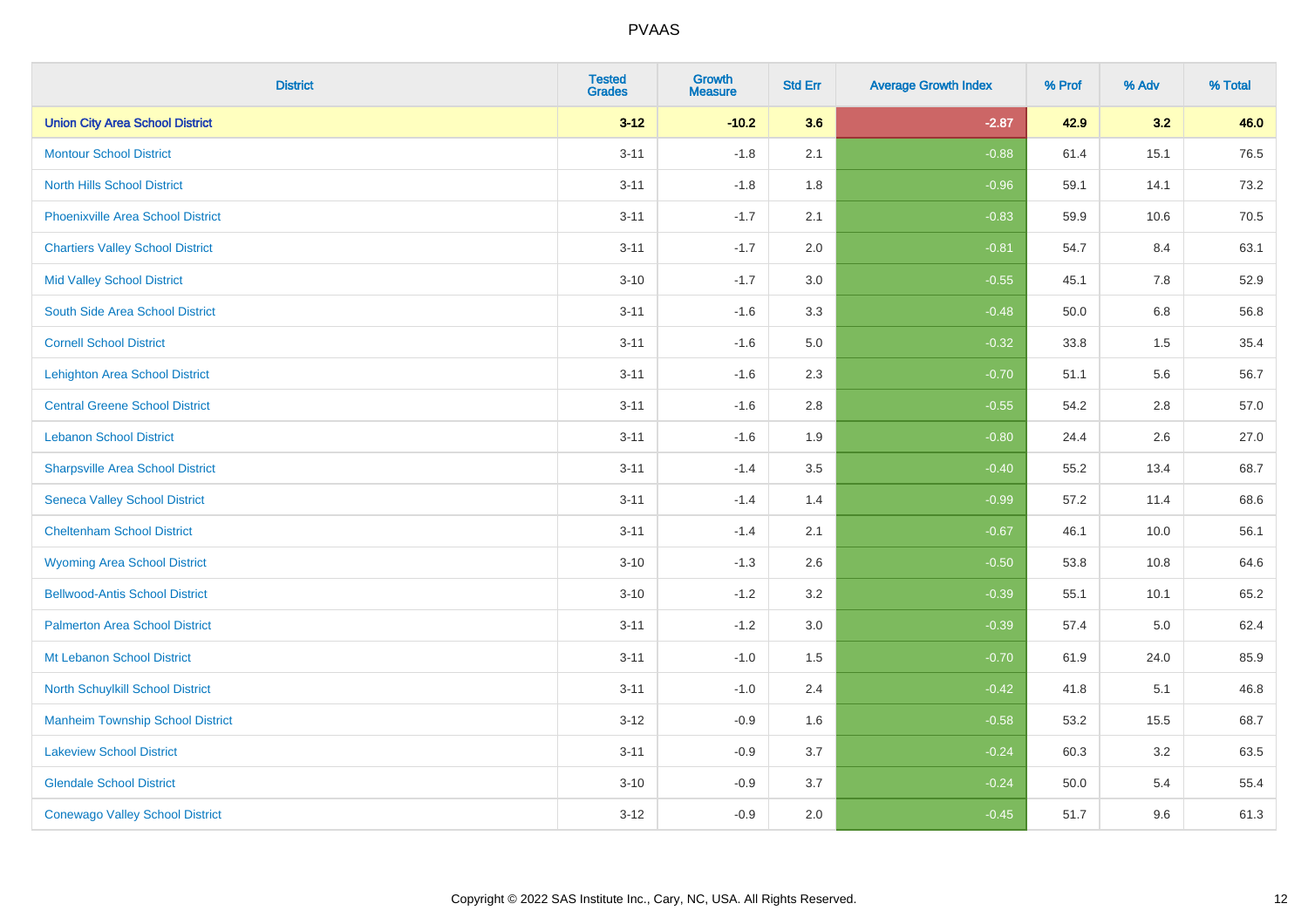| <b>District</b>                                    | <b>Tested</b><br><b>Grades</b> | Growth<br><b>Measure</b> | <b>Std Err</b> | <b>Average Growth Index</b> | % Prof | % Adv | % Total |
|----------------------------------------------------|--------------------------------|--------------------------|----------------|-----------------------------|--------|-------|---------|
| <b>Union City Area School District</b>             | $3 - 12$                       | $-10.2$                  | 3.6            | $-2.87$                     | 42.9   | 3.2   | 46.0    |
| Elizabethtown Area School District                 | $3 - 12$                       | $-0.9$                   | 1.9            | $-0.47$                     | 50.0   | 11.2  | 61.2    |
| <b>Millville Area School District</b>              | $3 - 12$                       | $-0.9$                   | 4.7            | $-0.18$                     | 51.4   | 5.4   | 56.8    |
| <b>Bangor Area School District</b>                 | $3 - 12$                       | $-0.9$                   | 2.0            | $-0.43$                     | 44.3   | 4.7   | 49.0    |
| Canon-Mcmillan School District                     | $3 - 11$                       | $-0.8$                   | 1.6            | $-0.50$                     | 58.7   | 15.9  | 74.6    |
| <b>Shaler Area School District</b>                 | $3 - 11$                       | $-0.8$                   | 1.9            | $-0.43$                     | 49.1   | 9.6   | 58.7    |
| <b>Albert Gallatin Area School District</b>        | $3 - 11$                       | $-0.8$                   | 2.4            | $-0.32$                     | 54.5   | 10.0  | 64.6    |
| <b>Westinghouse Arts Academy Charter School</b>    | $9 - 10$                       | $-0.7$                   | 3.6            | $-0.19$                     | 59.2   | 8.4   | 67.6    |
| <b>Achievement House Charter School</b>            | $7 - 11$                       | $-0.7$                   | 4.0            | $-0.17$                     | 32.5   | 2.6   | 35.1    |
| <b>Otto-Eldred School District</b>                 | $3 - 11$                       | $-0.7$                   | 4.2            | $-0.15$                     | 56.2   | 6.2   | 62.5    |
| <b>Panther Valley School District</b>              | $3 - 12$                       | $-0.6$                   | 3.3            | $-0.19$                     | 47.9   | 4.3   | 52.1    |
| <b>Tuscarora School District</b>                   | $3 - 11$                       | $-0.6$                   | 2.3            | $-0.27$                     | 45.1   | 8.1   | 53.2    |
| <b>Girard School District</b>                      | $3 - 11$                       | $-0.6$                   | 2.7            | $-0.22$                     | 53.9   | 15.6  | 69.6    |
| <b>Mount Carmel Area School District</b>           | $3 - 11$                       | $-0.6$                   | 3.1            | $-0.18$                     | 45.3   | 2.1   | 47.4    |
| <b>Central Fulton School District</b>              | $3 - 11$                       | $-0.5$                   | 3.5            | $-0.14$                     | 51.4   | 8.6   | 60.0    |
| Philadelphia Electrical & Tech Charter High School | $10 - 10$                      | $-0.5$                   | 2.9            | $-0.15$                     | 8.8    | 0.0   | 8.8     |
| <b>Blue Ridge School District</b>                  | $3 - 11$                       | $-0.5$                   | 3.6            | $-0.12$                     | 44.6   | 3.1   | 47.7    |
| <b>Oley Valley School District</b>                 | $3 - 11$                       | $-0.4$                   | 2.8            | $-0.15$                     | 43.1   | 12.9  | 56.0    |
| <b>Harrisburg City School District</b>             | $3 - 11$                       | $-0.4$                   | 2.1            | $-0.19$                     | 15.1   | 0.4   | 15.5    |
| <b>Penn Manor School District</b>                  | $3 - 11$                       | $-0.4$                   | 1.6            | $-0.25$                     | 51.9   | 12.6  | 64.5    |
| New Kensington-Arnold School District              | $3 - 11$                       | $-0.4$                   | 3.8            | $-0.10$                     | 40.7   | 3.7   | 44.4    |
| <b>Crestwood School District</b>                   | $3 - 11$                       | $-0.4$                   | 2.4            | $-0.17$                     | 57.4   | 17.0  | 74.4    |
| <b>Southern Lehigh School District</b>             | $3 - 11$                       | $-0.4$                   | 2.3            | $-0.17$                     | 66.1   | 11.9  | 78.0    |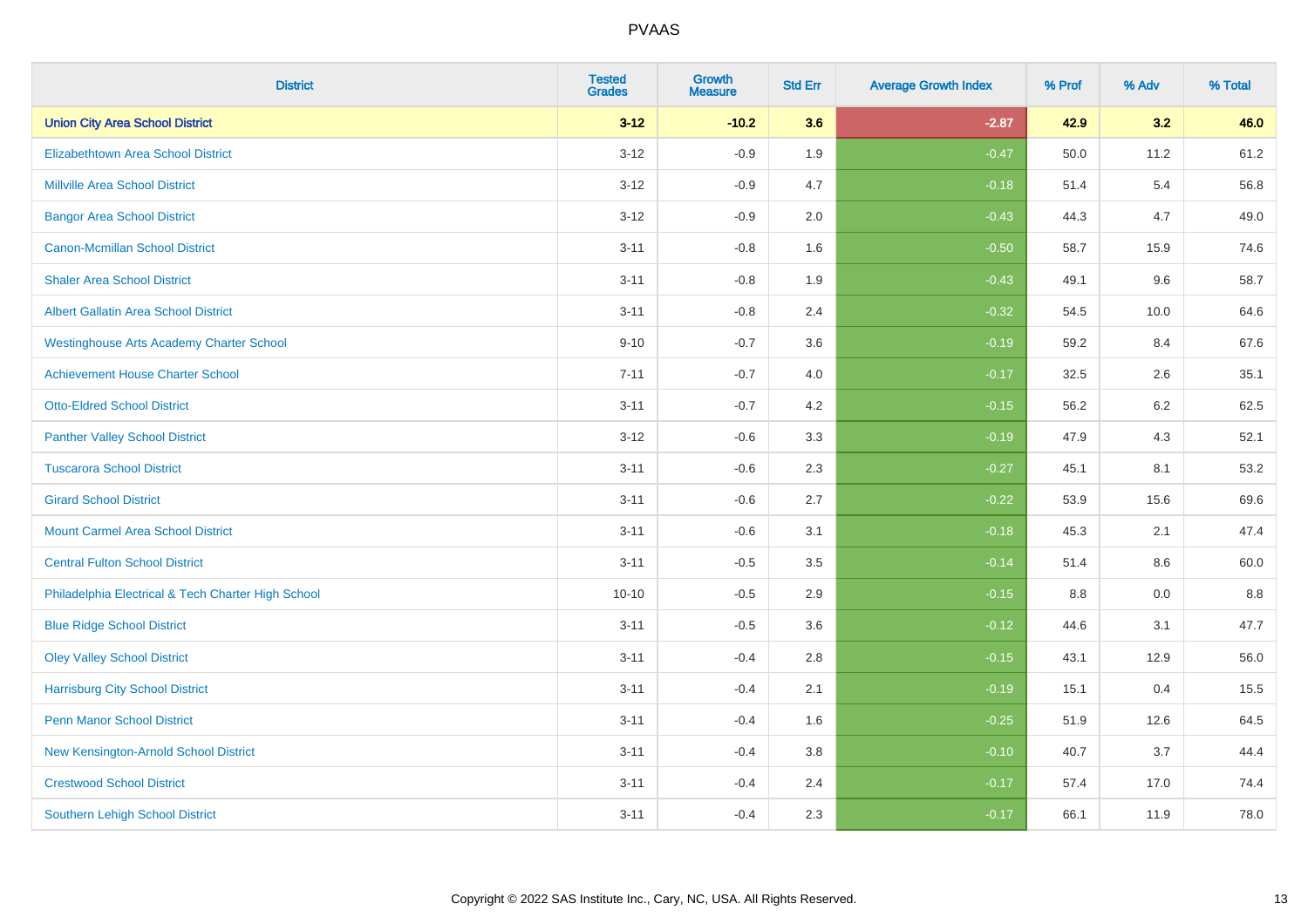| <b>District</b>                          | <b>Tested</b><br><b>Grades</b> | <b>Growth</b><br><b>Measure</b> | <b>Std Err</b> | <b>Average Growth Index</b> | % Prof | % Adv | % Total |
|------------------------------------------|--------------------------------|---------------------------------|----------------|-----------------------------|--------|-------|---------|
| <b>Union City Area School District</b>   | $3 - 12$                       | $-10.2$                         | 3.6            | $-2.87$                     | 42.9   | 3.2   | 46.0    |
| <b>Bellefonte Area School District</b>   | $3 - 11$                       | $-0.4$                          | 2.2            | $-0.17$                     | 47.6   | 10.6  | 58.2    |
| <b>Avella Area School District</b>       | $3 - 12$                       | $-0.3$                          | 4.7            | $-0.05$                     | 49.3   | 14.5  | 63.8    |
| <b>Chester-Upland School District</b>    | $3 - 11$                       | $-0.3$                          | 2.7            | $-0.09$                     | 13.8   | 0.8   | 14.6    |
| <b>Mercer Area School District</b>       | $3 - 11$                       | $-0.2$                          | 3.3            | $-0.06$                     | 56.0   | 8.0   | 64.0    |
| <b>Kutztown Area School District</b>     | $3 - 12$                       | $-0.2$                          | 3.2            | $-0.05$                     | 55.4   | 13.3  | 68.7    |
| <b>Warren County School District</b>     | $3 - 11$                       | $-0.1$                          | 1.8            | $-0.06$                     | 37.2   | 5.3   | 42.6    |
| <b>Susquenita School District</b>        | $3 - 11$                       | $-0.1$                          | 2.8            | $-0.01$                     | 47.7   | 10.1  | 57.8    |
| Penn Cambria School District             | $3 - 11$                       | $-0.0$                          | 2.7            | $-0.01$                     | 61.5   | 7.7   | 69.2    |
| <b>Wilkes-Barre Area School District</b> | $3 - 11$                       | 0.1                             | 3.2            | 0.02                        | 35.5   | 5.4   | 40.9    |
| East Stroudsburg Area School District    | $3 - 11$                       | 0.1                             | 1.6            | 0.05                        | 45.8   | 7.8   | 53.6    |
| <b>Hempfield School District</b>         | $3 - 11$                       | 0.1                             | 1.4            | 0.08                        | 58.2   | 9.9   | 68.2    |
| <b>West Branch Area School District</b>  | $3 - 11$                       | $0.2\,$                         | 3.8            | 0.05                        | 47.2   | 1.9   | 49.1    |
| Northern Lebanon School District         | $3 - 11$                       | 0.4                             | 2.5            | 0.15                        | 28.0   | 3.0   | 31.0    |
| <b>Danville Area School District</b>     | $3 - 11$                       | 0.4                             | 2.6            | 0.15                        | 57.4   | 18.4  | 75.7    |
| <b>Jersey Shore Area School District</b> | $3 - 11$                       | 0.5                             | 2.6            | 0.21                        | 47.1   | 9.2   | 56.2    |
| <b>Reynolds School District</b>          | $3 - 10$                       | 0.5                             | 3.4            | 0.16                        | 52.1   | 7.0   | 59.2    |
| <b>Brockway Area School District</b>     | $3 - 11$                       | 0.6                             | 3.6            | 0.16                        | 49.2   | 7.7   | 56.9    |
| <b>Smethport Area School District</b>    | $3 - 12$                       | 0.6                             | 3.9            | 0.15                        | 37.0   | 1.8   | 38.9    |
| <b>Greater Latrobe School District</b>   | $3 - 11$                       | 0.6                             | 1.9            | 0.31                        | 55.5   | 14.1  | 69.5    |
| <b>Lower Dauphin School District</b>     | $3 - 11$                       | 0.6                             | 1.9            | 0.33                        | 49.2   | 12.6  | 61.8    |
| <b>Bloomsburg Area School District</b>   | $3 - 10$                       | 0.7                             | 3.0            | 0.23                        | 55.9   | 11.8  | 67.6    |
| Insight PA Cyber Charter School          | $3 - 11$                       | 0.7                             | 5.7            | 0.12                        | 50.0   | 4.8   | 54.8    |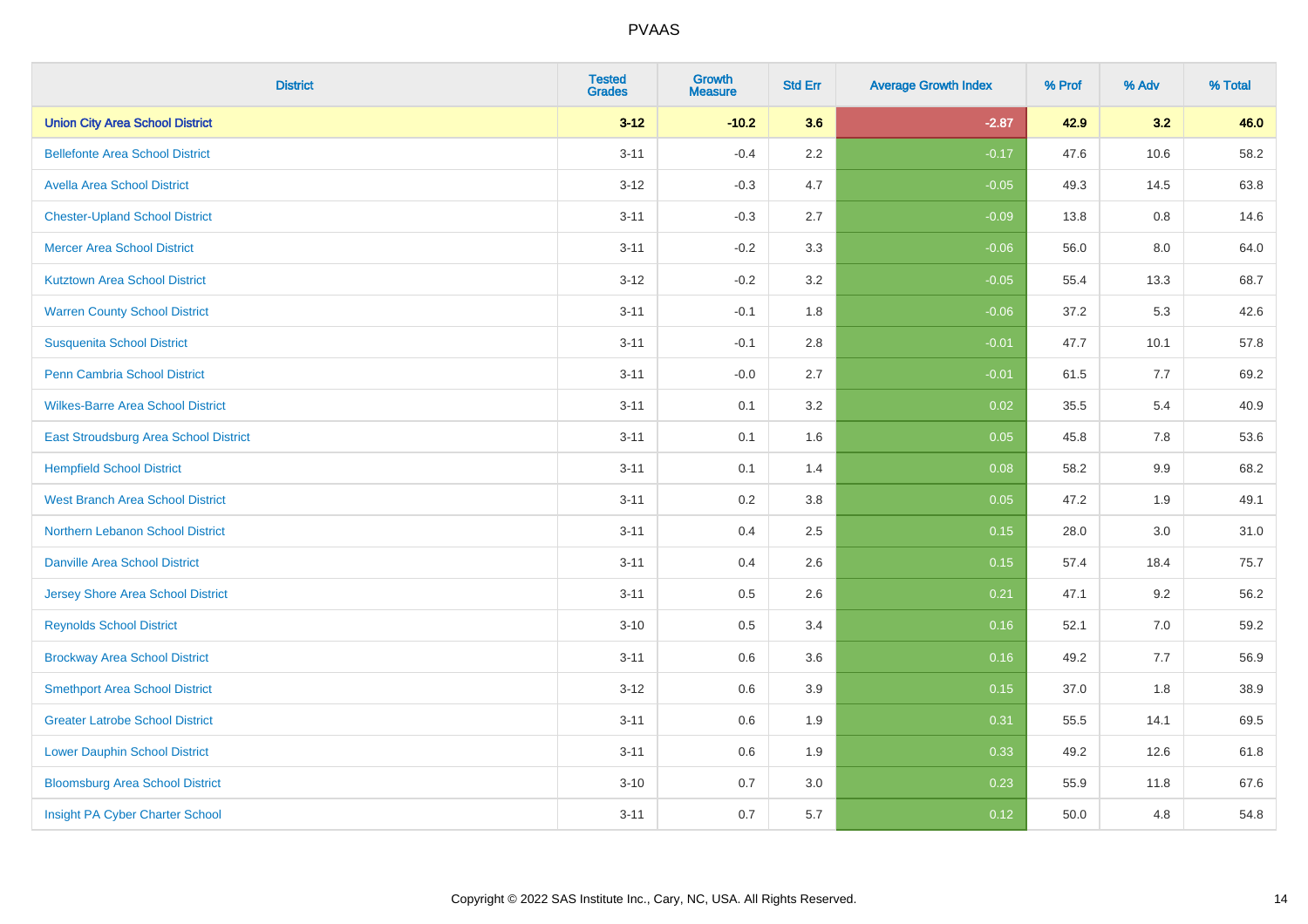| <b>District</b>                               | <b>Tested</b><br><b>Grades</b> | <b>Growth</b><br><b>Measure</b> | <b>Std Err</b> | <b>Average Growth Index</b> | % Prof | % Adv   | % Total |
|-----------------------------------------------|--------------------------------|---------------------------------|----------------|-----------------------------|--------|---------|---------|
| <b>Union City Area School District</b>        | $3 - 12$                       | $-10.2$                         | 3.6            | $-2.87$                     | 42.9   | 3.2     | 46.0    |
| Lehigh Valley Academy Regional Charter School | $3 - 11$                       | 0.7                             | 2.3            | 0.32                        | 46.3   | $5.0\,$ | 51.4    |
| <b>Greenville Area School District</b>        | $3 - 11$                       | 0.7                             | 2.9            | 0.26                        | 53.4   | 6.9     | 60.3    |
| <b>Gateway School District</b>                | $3 - 11$                       | 0.8                             | 2.2            | 0.38                        | 52.1   | 13.8    | 65.9    |
| <b>Wyomissing Area School District</b>        | $3 - 12$                       | 0.8                             | 2.6            | 0.33                        | 55.7   | 17.6    | 73.3    |
| <b>Wallingford-Swarthmore School District</b> | $3 - 10$                       | 0.9                             | 2.4            | 0.38                        | 64.4   | 22.7    | 87.1    |
| South Eastern School District                 | $3 - 11$                       | 0.9                             | 2.4            | 0.39                        | 54.8   | 6.6     | 61.4    |
| <b>Radnor Township School District</b>        | $3 - 12$                       | 1.0                             | 2.1            | 0.50                        | 65.0   | 23.2    | 88.2    |
| <b>Lakeland School District</b>               | $3 - 11$                       | 1.1                             | 2.8            | 0.38                        | 48.6   | 3.7     | 52.3    |
| <b>Upper Adams School District</b>            | $3 - 11$                       | 1.3                             | 2.9            | 0.47                        | 55.2   | 8.6     | 63.8    |
| <b>Schuylkill Valley School District</b>      | $3 - 11$                       | 1.4                             | 2.5            | 0.56                        | 55.1   | 10.2    | 65.3    |
| <b>Newport School District</b>                | $3 - 12$                       | 1.4                             | 3.5            | 0.41                        | 51.5   | 10.3    | 61.8    |
| <b>Tussey Mountain School District</b>        | $3 - 12$                       | 1.5                             | 3.7            | 0.40                        | 38.6   | $1.8\,$ | 40.4    |
| <b>Central Bucks School District</b>          | $3 - 11$                       | 1.6                             | 0.9            | 1.66                        | 63.0   | 16.8    | 79.8    |
| <b>Bensalem Township School District</b>      | $3 - 11$                       | 1.6                             | 1.6            | 0.98                        | 38.8   | 8.3     | 47.1    |
| <b>Athens Area School District</b>            | $3 - 11$                       | 1.6                             | 2.5            | 0.64                        | 46.9   | 7.6     | 54.5    |
| <b>Purchase Line School District</b>          | $3 - 12$                       | 1.7                             | 3.5            | 0.47                        | 43.1   | 5.4     | 48.5    |
| South Fayette Township School District        | $3 - 11$                       | 1.7                             | 2.0            | 0.88                        | 61.0   | 26.5    | 87.6    |
| <b>Baldwin-Whitehall School District</b>      | $3 - 11$                       | 1.8                             | 1.9            | 0.94                        | 58.6   | 8.6     | 67.1    |
| <b>Laurel School District</b>                 | $3 - 11$                       | 1.8                             | 3.1            | 0.59                        | 70.1   | 2.3     | 72.4    |
| West Jefferson Hills School District          | $3 - 11$                       | 1.8                             | 2.1            | 0.88                        | 55.7   | 20.8    | 76.4    |
| <b>Williamsport Area School District</b>      | $3 - 11$                       | 1.9                             | 1.8            | 1.04                        | 44.1   | 12.8    | 56.9    |
| <b>Union Area School District</b>             | $3 - 11$                       | 1.9                             | 4.3            | 0.44                        | 61.5   | 0.0     | 61.5    |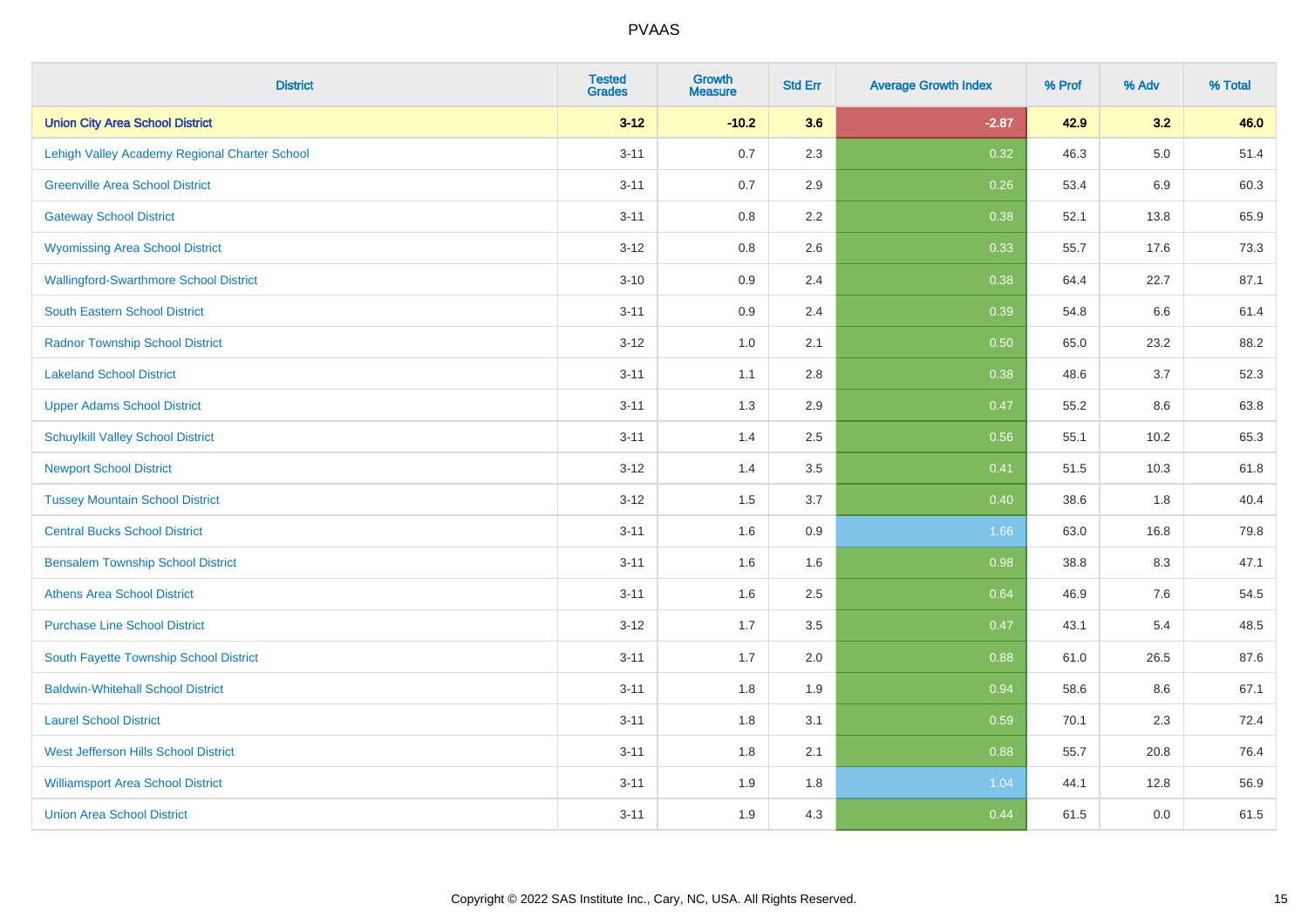| <b>District</b>                                | <b>Tested</b><br><b>Grades</b> | <b>Growth</b><br><b>Measure</b> | <b>Std Err</b> | <b>Average Growth Index</b> | % Prof | % Adv | % Total |
|------------------------------------------------|--------------------------------|---------------------------------|----------------|-----------------------------|--------|-------|---------|
| <b>Union City Area School District</b>         | $3 - 12$                       | $-10.2$                         | 3.6            | $-2.87$                     | 42.9   | 3.2   | 46.0    |
| <b>Franklin Regional School District</b>       | $3 - 11$                       | 2.0                             | 1.9            | 1.02                        | 66.7   | 15.5  | 82.1    |
| <b>Marple Newtown School District</b>          | $3 - 11$                       | 2.0                             | 2.4            | 0.81                        | 57.6   | 12.8  | 70.4    |
| <b>Lower Moreland Township School District</b> | $3 - 11$                       | 2.0                             | 2.2            | 0.95                        | 62.8   | 17.0  | 79.8    |
| <b>Mastery Charter School - Thomas Campus</b>  | $3 - 10$                       | 2.1                             | 6.2            | 0.33                        | 28.6   | 0.0   | 28.6    |
| <b>Mcguffey School District</b>                | $3 - 11$                       | 2.1                             | 2.6            | 0.81                        | 57.7   | 3.1   | 60.8    |
| <b>Manheim Central School District</b>         | $3 - 11$                       | 2.1                             | 2.1            | 1.01                        | 53.2   | 11.6  | 64.8    |
| <b>United School District</b>                  | $3 - 11$                       | 2.1                             | 3.4            | 0.63                        | 60.3   | 6.6   | 66.9    |
| Northwestern Lehigh School District            | $3 - 11$                       | 2.2                             | 2.3            | 0.93                        | 53.3   | 9.7   | 63.0    |
| <b>Galeton Area School District</b>            | $3 - 11$                       | 2.2                             | 5.3            | 0.42                        | 41.3   | 4.4   | 45.6    |
| <b>Roberto Clemente Charter School</b>         | $3 - 12$                       | 2.2                             | 4.9            | 0.45                        | 27.5   | 5.0   | 32.5    |
| <b>Hanover Area School District</b>            | $3 - 11$                       | 2.2                             | 4.6            | 0.48                        | 42.9   | 5.7   | 48.6    |
| <b>Union School District</b>                   | $3 - 12$                       | 2.3                             | 4.2            | 0.54                        | 32.6   | 7.0   | 39.5    |
| <b>Tunkhannock Area School District</b>        | $3 - 11$                       | 2.3                             | 2.2            | 1.01                        | 44.9   | 9.6   | 54.6    |
| <b>Camp Hill School District</b>               | $3 - 12$                       | 2.3                             | 3.0            | 0.78                        | 53.6   | 17.5  | 71.1    |
| <b>Bedford Area School District</b>            | $3 - 11$                       | 2.5                             | 2.6            | 0.93                        | 48.5   | 10.0  | 58.5    |
| Mastery Charter High School-Lenfest Campus     | $7 - 11$                       | 2.5                             | 5.7            | 0.43                        | 40.0   | 0.0   | 40.0    |
| <b>Methacton School District</b>               | $3 - 11$                       | 2.5                             | 1.7            | 1.43                        | 62.5   | 16.4  | 79.0    |
| <b>Armstrong School District</b>               | $3 - 11$                       | 2.6                             | 1.7            | 1.53                        | 51.5   | 6.1   | 57.6    |
| <b>Hopewell Area School District</b>           | $3 - 11$                       | 2.6                             | 2.7            | 0.97                        | 58.4   | 4.0   | 62.4    |
| <b>Pottsgrove School District</b>              | $3 - 11$                       | 2.8                             | 2.0            | 1.35                        | 44.0   | 10.0  | 53.9    |
| <b>Forbes Road School District</b>             | $3 - 11$                       | $2.8\,$                         | 5.1            | 0.56                        | 41.4   | 10.3  | 51.7    |
| <b>Central Cambria School District</b>         | $3 - 11$                       | 3.0                             | 2.5            | 1.17                        | 56.2   | 9.7   | 66.0    |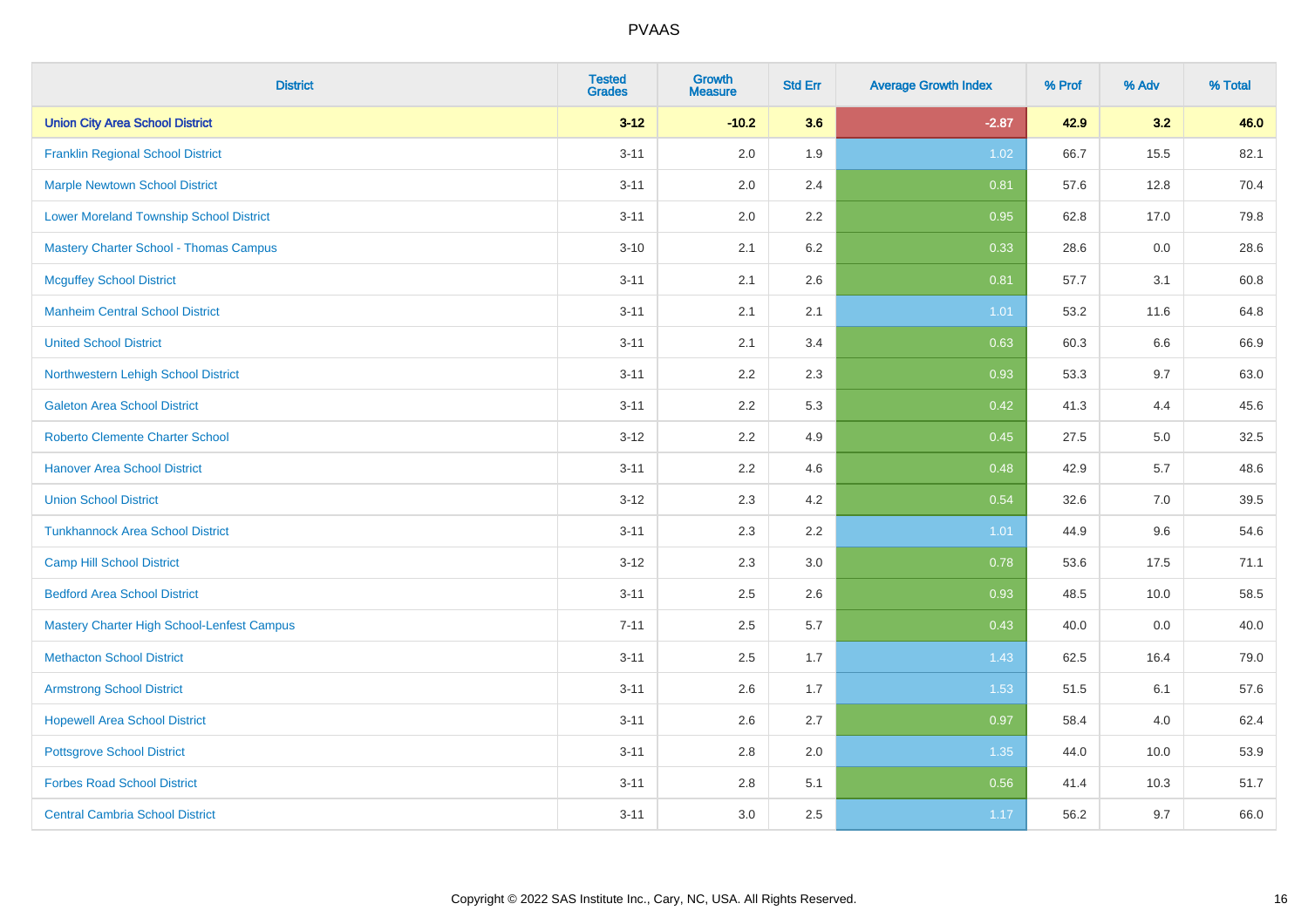| <b>District</b>                                    | <b>Tested</b><br><b>Grades</b> | Growth<br><b>Measure</b> | <b>Std Err</b> | <b>Average Growth Index</b> | % Prof | % Adv | % Total |
|----------------------------------------------------|--------------------------------|--------------------------|----------------|-----------------------------|--------|-------|---------|
| <b>Union City Area School District</b>             | $3 - 12$                       | $-10.2$                  | 3.6            | $-2.87$                     | 42.9   | 3.2   | 46.0    |
| <b>General Mclane School District</b>              | $3 - 11$                       | 3.1                      | 2.9            | 1.07                        | 62.3   | 4.9   | 67.2    |
| <b>Millcreek Township School District</b>          | $3 - 11$                       | 3.1                      | 1.5            | 2.06                        | 55.6   | 14.2  | 69.7    |
| <b>Keystone School District</b>                    | $3 - 11$                       | 3.1                      | 3.3            | 0.94                        | 50.6   | 6.5   | 57.1    |
| <b>Pleasant Valley School District</b>             | $3 - 11$                       | 3.1                      | 2.0            | 1.57                        | 57.2   | 5.5   | 62.8    |
| <b>Donegal School District</b>                     | $3 - 12$                       | 3.1                      | 2.4            | 1.29                        | 60.6   | 9.1   | 69.7    |
| <b>Woodland Hills School District</b>              | $3 - 12$                       | 3.2                      | 2.6            | 1.22                        | 31.4   | 3.6   | 35.0    |
| <b>Commodore Perry School District</b>             | $3 - 11$                       | 3.2                      | 5.5            | 0.58                        | 58.3   | 0.0   | 58.3    |
| <b>West York Area School District</b>              | $3 - 12$                       | 3.2                      | 2.3            | 1.38                        | 53.8   | 4.4   | 58.2    |
| <b>Altoona Area School District</b>                | $3 - 12$                       | 3.3                      | 1.6            | 1.99                        | 47.7   | 8.2   | 55.9    |
| <b>Southeastern Greene School District</b>         | $3 - 10$                       | 3.3                      | 4.6            | 0.72                        | 57.6   | 6.1   | 63.6    |
| <b>Spring Cove School District</b>                 | $3 - 11$                       | 3.4                      | 2.5            | 1.33                        | 47.8   | 12.7  | 60.4    |
| <b>Fairview School District</b>                    | $3 - 11$                       | 3.4                      | 2.6            | 1.32                        | 57.2   | 17.6  | 74.8    |
| <b>Clairton City School District</b>               | $3 - 11$                       | 3.5                      | 3.7            | 0.95                        | 13.4   | 0.0   | 13.4    |
| <b>Lincoln Park Performing Arts Charter School</b> | $7 - 11$                       | 3.6                      | 2.5            | 1.42                        | 59.6   | 14.7  | 74.3    |
| <b>Conrad Weiser Area School District</b>          | $3 - 11$                       | 3.6                      | 2.2            | 1.63                        | 52.1   | 2.1   | 54.2    |
| <b>North Clarion County School District</b>        | $3 - 12$                       | 3.7                      | 4.3            | 0.85                        | 67.5   | 15.0  | 82.5    |
| <b>Hermitage School District</b>                   | $3 - 12$                       | 3.8                      | 2.4            | 1.60                        | 57.5   | 9.3   | 66.8    |
| South Butler County School District                | $3 - 10$                       | 3.9                      | 2.5            | 1.54                        | 53.1   | 16.6  | 69.7    |
| South Western School District                      | $3 - 12$                       | 3.9                      | 1.9            | 2.08                        | 60.2   | 8.1   | 68.3    |
| Esperanza Academy Charter School                   | $4 - 11$                       | 4.0                      | 2.5            | 1.61                        | 32.4   | 0.7   | 33.1    |
| Northampton Area School District                   | $3 - 11$                       | 4.0                      | 1.6            | 2.51                        | 52.3   | 10.8  | 63.1    |
| <b>Muhlenberg School District</b>                  | $3 - 10$                       | 4.0                      | 1.9            | 2.10                        | 34.2   | 2.6   | 36.8    |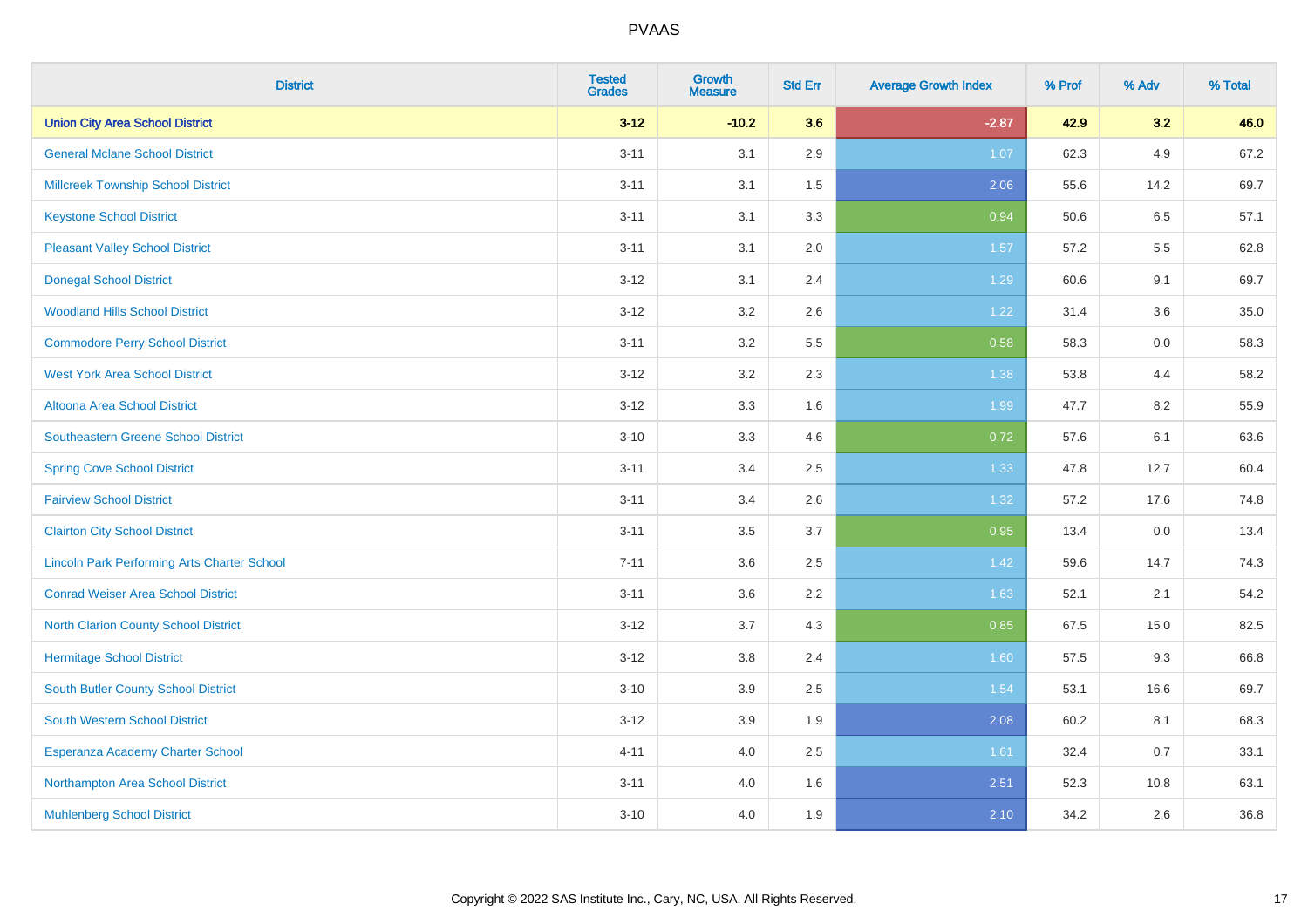| <b>District</b>                                 | <b>Tested</b><br><b>Grades</b> | <b>Growth</b><br><b>Measure</b> | <b>Std Err</b> | <b>Average Growth Index</b> | % Prof | % Adv | % Total  |
|-------------------------------------------------|--------------------------------|---------------------------------|----------------|-----------------------------|--------|-------|----------|
| <b>Union City Area School District</b>          | $3 - 12$                       | $-10.2$                         | 3.6            | $-2.87$                     | 42.9   | 3.2   | 46.0     |
| <b>Towanda Area School District</b>             | $3 - 11$                       | 4.0                             | 2.8            | 1.44                        | 39.4   | 6.6   | 46.0     |
| <b>Berlin Brothersvalley School District</b>    | $3 - 11$                       | 4.0                             | 4.2            | 0.96                        | 48.8   | 14.0  | 62.8     |
| <b>Neshaminy School District</b>                | $3 - 11$                       | 4.0                             | 1.3            | 3.02                        | 58.7   | 9.5   | 68.2     |
| <b>West Allegheny School District</b>           | $3 - 12$                       | 4.0                             | 2.1            | 1.96                        | 63.1   | 15.7  | 78.8     |
| Mastery Charter School - Shoemaker Campus       | $7 - 10$                       | 4.1                             | 3.0            | 1.34                        | 20.9   | 3.3   | 24.2     |
| <b>Line Mountain School District</b>            | $3 - 11$                       | 4.1                             | 3.2            | 1.27                        | 52.9   | 9.2   | 62.1     |
| <b>Governor Mifflin School District</b>         | $3 - 11$                       | 4.1                             | 1.8            | 2.33                        | 42.5   | 7.2   | 49.7     |
| <b>East Penn School District</b>                | $3 - 11$                       | 4.1                             | 1.3            | 3.27                        | 55.8   | 11.5  | 67.3     |
| <b>Ligonier Valley School District</b>          | $3 - 11$                       | 4.2                             | 3.1            | 1.34                        | 59.1   | 10.3  | 69.5     |
| <b>Loyalsock Township School District</b>       | $3 - 12$                       | 4.2                             | 2.8            | 1.47                        | 54.3   | 2.1   | 56.4     |
| <b>Punxsutawney Area School District</b>        | $3 - 11$                       | 4.2                             | 2.9            | 1.45                        | 55.0   | 5.5   | 60.6     |
| Meyersdale Area School District                 | $3 - 11$                       | 4.2                             | 4.0            | 1.07                        | 43.1   | 6.9   | 50.0     |
| <b>Laurel Highlands School District</b>         | $3 - 11$                       | 4.3                             | 2.4            | 1.81                        | 44.9   | 9.6   | 54.5     |
| <b>Central Dauphin School District</b>          | $3 - 11$                       | 4.4                             | 1.3            | 3.32                        | 53.3   | 7.4   | 60.7     |
| Leechburg Area School District                  | $3 - 11$                       | 4.4                             | 4.0            | 1.09                        | 47.8   | 19.6  | 67.4     |
| <b>Port Allegany School District</b>            | $3 - 11$                       | 4.4                             | 3.6            | 1.21                        | 28.1   | 9.4   | 37.5     |
| <b>Pottsville Area School District</b>          | $3 - 12$                       | 4.4                             | 2.3            | 1.94                        | 44.8   | 5.4   | $50.2\,$ |
| <b>MaST Community Charter School II</b>         | $3 - 10$                       | 4.4                             | 3.2            | 1.37                        | 28.4   | 3.4   | 31.8     |
| <b>Burrell School District</b>                  | $3 - 11$                       | 4.5                             | 3.1            | 1.48                        | 58.5   | 13.8  | 72.3     |
| <b>Eastern Lancaster County School District</b> | $3-12$                         | 4.5                             | 2.2            | 2.09                        | 46.3   | 11.4  | 57.6     |
| <b>Harmony Area School District</b>             | $3 - 10$                       | 4.5                             | 6.3            | 0.72                        | 33.3   | 13.3  | 46.7     |
| <b>Hempfield Area School District</b>           | $3-12$                         | 4.6                             | 1.6            | 2.86                        | 53.5   | 20.1  | 73.6     |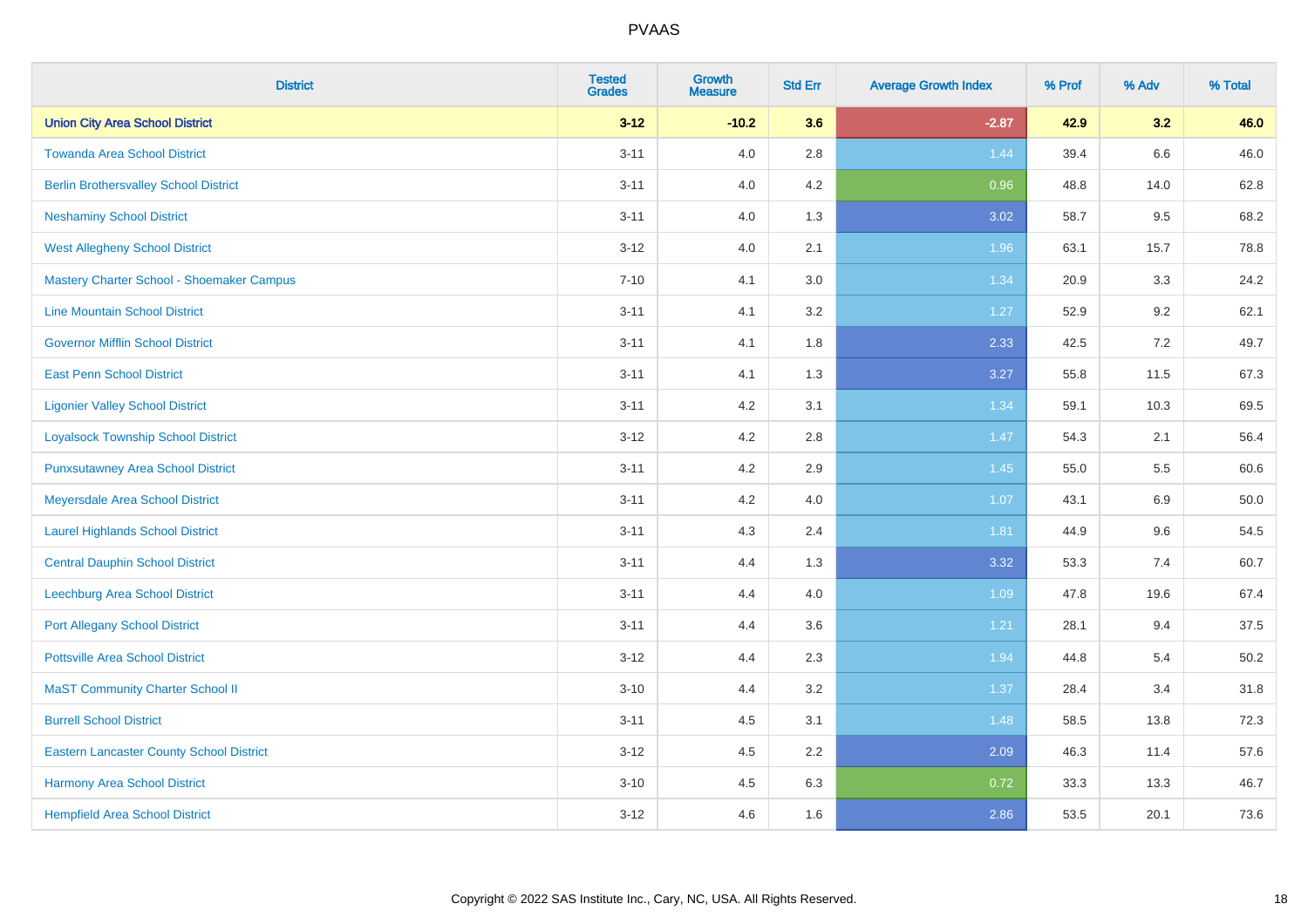| <b>District</b>                             | <b>Tested</b><br><b>Grades</b> | <b>Growth</b><br><b>Measure</b> | <b>Std Err</b> | <b>Average Growth Index</b> | % Prof | % Adv | % Total |
|---------------------------------------------|--------------------------------|---------------------------------|----------------|-----------------------------|--------|-------|---------|
| <b>Union City Area School District</b>      | $3 - 12$                       | $-10.2$                         | 3.6            | $-2.87$                     | 42.9   | 3.2   | 46.0    |
| Pennsylvania Leadership Charter School      | $3 - 11$                       | 4.6                             | $2.2\,$        | 2.13                        | 55.4   | 11.2  | 66.7    |
| <b>Warrior Run School District</b>          | $3 - 11$                       | 4.6                             | 3.0            | 1.51                        | 40.9   | 8.1   | 49.0    |
| <b>New Brighton Area School District</b>    | $3 - 11$                       | 4.6                             | 3.1            | 1.47                        | 60.9   | 5.8   | 66.7    |
| <b>KIPP Dubois Charter School</b>           | $9 - 10$                       | 4.7                             | 3.3            | 1.40                        | 31.0   | 1.4   | 32.4    |
| <b>Blackhawk School District</b>            | $3 - 11$                       | 4.7                             | 2.3            | 2.01                        | 55.8   | 8.8   | 64.6    |
| <b>Halifax Area School District</b>         | $3 - 11$                       | 4.7                             | 3.9            | 1.22                        | 61.5   | 9.6   | 71.2    |
| <b>Beaver Area School District</b>          | $3 - 10$                       | 4.7                             | 2.4            | 1.94                        | 57.4   | 16.8  | 74.2    |
| Urban Pathways 6-12 Charter School          | $6 - 11$                       | 4.8                             | 6.4            | 0.75                        | 28.6   | 0.0   | 28.6    |
| <b>Kennett Consolidated School District</b> | $3 - 11$                       | 4.8                             | 1.8            | 2.61                        | 52.5   | 10.7  | 63.2    |
| Morrisville Borough School District         | $3 - 11$                       | 4.8                             | 4.3            | $1.10$                      | 30.2   | 2.3   | 32.6    |
| <b>Central Valley School District</b>       | $3 - 10$                       | 4.8                             | 2.4            | 1.98                        | 56.9   | 9.0   | 65.9    |
| <b>Sharon City School District</b>          | $3 - 11$                       | 4.9                             | 2.6            | 1.87                        | 48.2   | 5.3   | 53.4    |
| <b>Everett Area School District</b>         | $3 - 11$                       | $5.0\,$                         | 3.4            | 1.47                        | 60.5   | 1.3   | 61.8    |
| <b>West Shore School District</b>           | $3 - 12$                       | 5.0                             | 1.4            | 3.59                        | 54.2   | 9.4   | 63.6    |
| <b>Peters Township School District</b>      | $3 - 11$                       | 5.0                             | 1.8            | 2.76                        | 59.8   | 26.1  | 85.9    |
| <b>Hampton Township School District</b>     | $3 - 11$                       | 5.1                             | 2.2            | 2.35                        | 54.0   | 28.2  | 82.2    |
| <b>Grove City Area School District</b>      | $3 - 12$                       | 5.1                             | 2.4            | 2.09                        | 36.4   | 16.5  | 52.8    |
| <b>Warwick School District</b>              | $3 - 11$                       | 5.2                             | 1.9            | 2.76                        | 46.4   | 17.0  | 63.3    |
| <b>Hanover Public School District</b>       | $3 - 11$                       | 5.2                             | 2.8            | 1.83                        | 52.2   | 14.4  | 66.7    |
| <b>Parkland School District</b>             | $3 - 11$                       | 5.3                             | 1.2            | 4.30                        | 58.0   | 22.3  | 80.4    |
| <b>Allentown City School District</b>       | $3 - 12$                       | 5.3                             | 1.4            | 3.88                        | 25.3   | 2.7   | 28.0    |
| <b>New Foundations Charter School</b>       | $3 - 11$                       | 5.4                             | 2.2            | 2.41                        | 47.2   | 2.5   | 49.8    |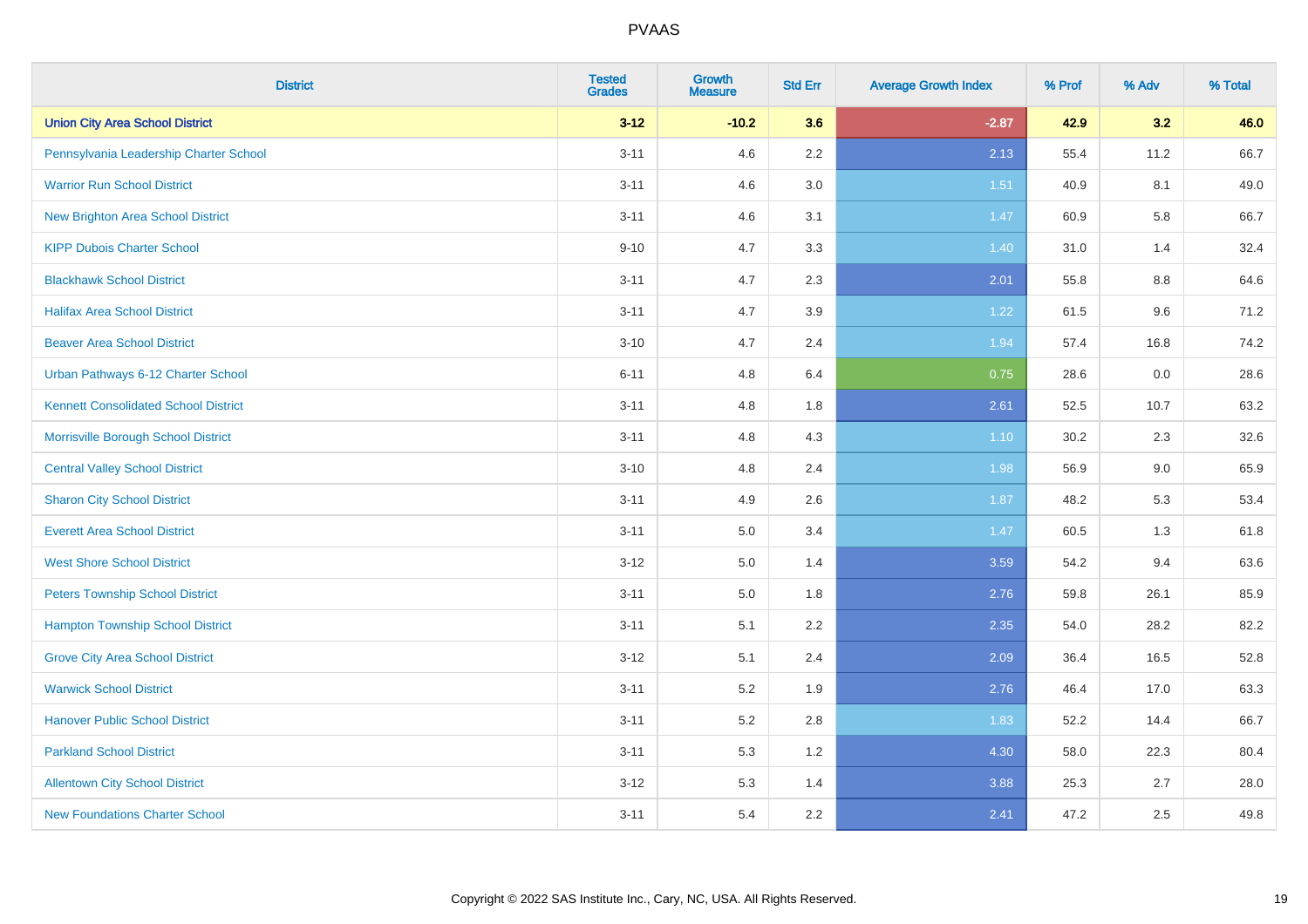| <b>District</b>                                  | <b>Tested</b><br><b>Grades</b> | <b>Growth</b><br><b>Measure</b> | <b>Std Err</b> | <b>Average Growth Index</b> | % Prof | % Adv | % Total |
|--------------------------------------------------|--------------------------------|---------------------------------|----------------|-----------------------------|--------|-------|---------|
| <b>Union City Area School District</b>           | $3 - 12$                       | $-10.2$                         | 3.6            | $-2.87$                     | 42.9   | 3.2   | 46.0    |
| <b>Keystone Oaks School District</b>             | $3 - 11$                       | 5.5                             | 2.6            | 2.07                        | 53.2   | 12.1  | 65.4    |
| <b>Stroudsburg Area School District</b>          | $3 - 11$                       | 5.5                             | 1.9            | 2.88                        | 48.1   | 4.2   | 52.3    |
| Lehigh Career & Technical Institute              | $10 - 12$                      | 5.6                             | 5.6            | 0.99                        | 78.3   | 0.0   | 78.3    |
| Palmyra Area School District                     | $3 - 11$                       | 5.6                             | 1.9            | 2.96                        | 56.4   | 15.6  | 72.0    |
| <b>Western Wayne School District</b>             | $3 - 11$                       | 5.6                             | 2.9            | 1.93                        | 41.3   | 17.4  | 58.7    |
| <b>Spring Grove Area School District</b>         | $3 - 11$                       | 5.6                             | 2.1            | 2.68                        | 55.1   | 15.0  | 70.1    |
| <b>Ephrata Area School District</b>              | $3 - 11$                       | 5.6                             | 1.8            | 3.12                        | 54.7   | 9.5   | 64.2    |
| Mastery Charter School - Pickett Campus          | $6 - 10$                       | 5.6                             | 5.7            | 1.00                        | 27.8   | 0.0   | 27.8    |
| <b>Bethel Park School District</b>               | $3 - 11$                       | 5.6                             | 1.8            | 3.18                        | 65.3   | 18.6  | 83.9    |
| <b>Mars Area School District</b>                 | $3 - 10$                       | 5.7                             | 2.1            | 2.75                        | 57.9   | 18.2  | 76.1    |
| <b>Bentworth School District</b>                 | $3 - 11$                       | 5.7                             | 3.2            | 1.75                        | 44.2   | 19.5  | 63.6    |
| <b>Penncrest School District</b>                 | $3 - 11$                       | 5.7                             | 2.2            | 2.57                        | 47.2   | 7.1   | 54.3    |
| Daniel Boone Area School District                | $3-12$                         | 5.7                             | 2.0            | 2.88                        | 51.0   | 11.5  | 62.6    |
| <b>Tidioute Community Charter School</b>         | $3 - 11$                       | 5.7                             | 5.1            | 1.11                        | 34.4   | 21.9  | 56.2    |
| 21st Century Cyber Charter School                | $6 - 12$                       | 5.7                             | 2.3            | 2.50                        | 56.7   | 8.3   | 65.0    |
| Capital Area School for the Arts Charter School  | $9 - 11$                       | 5.8                             | 4.1            | 1.39                        | 59.3   | 18.6  | 78.0    |
| Community Academy Of Philadelphia Charter School | $3 - 11$                       | 5.8                             | 2.7            | 2.12                        | 26.7   | 0.9   | 27.6    |
| <b>Agora Cyber Charter School</b>                | $3 - 11$                       | 5.8                             | 2.6            | 2.28                        | 42.8   | 6.6   | 49.4    |
| <b>Collegium Charter School</b>                  | $3 - 10$                       | 5.9                             | 2.5            | 2.33                        | 38.1   | 7.9   | 46.0    |
| Mechanicsburg Area School District               | $3 - 11$                       | 5.9                             | 1.8            | 3.29                        | 57.2   | 13.7  | 70.9    |
| Northeastern York School District                | $3 - 11$                       | 5.9                             | 2.0            | 3.03                        | 51.1   | 16.6  | 67.6    |
| <b>Uniontown Area School District</b>            | $3 - 11$                       | 6.0                             | 3.2            | 1.87                        | 62.4   | 5.9   | 68.2    |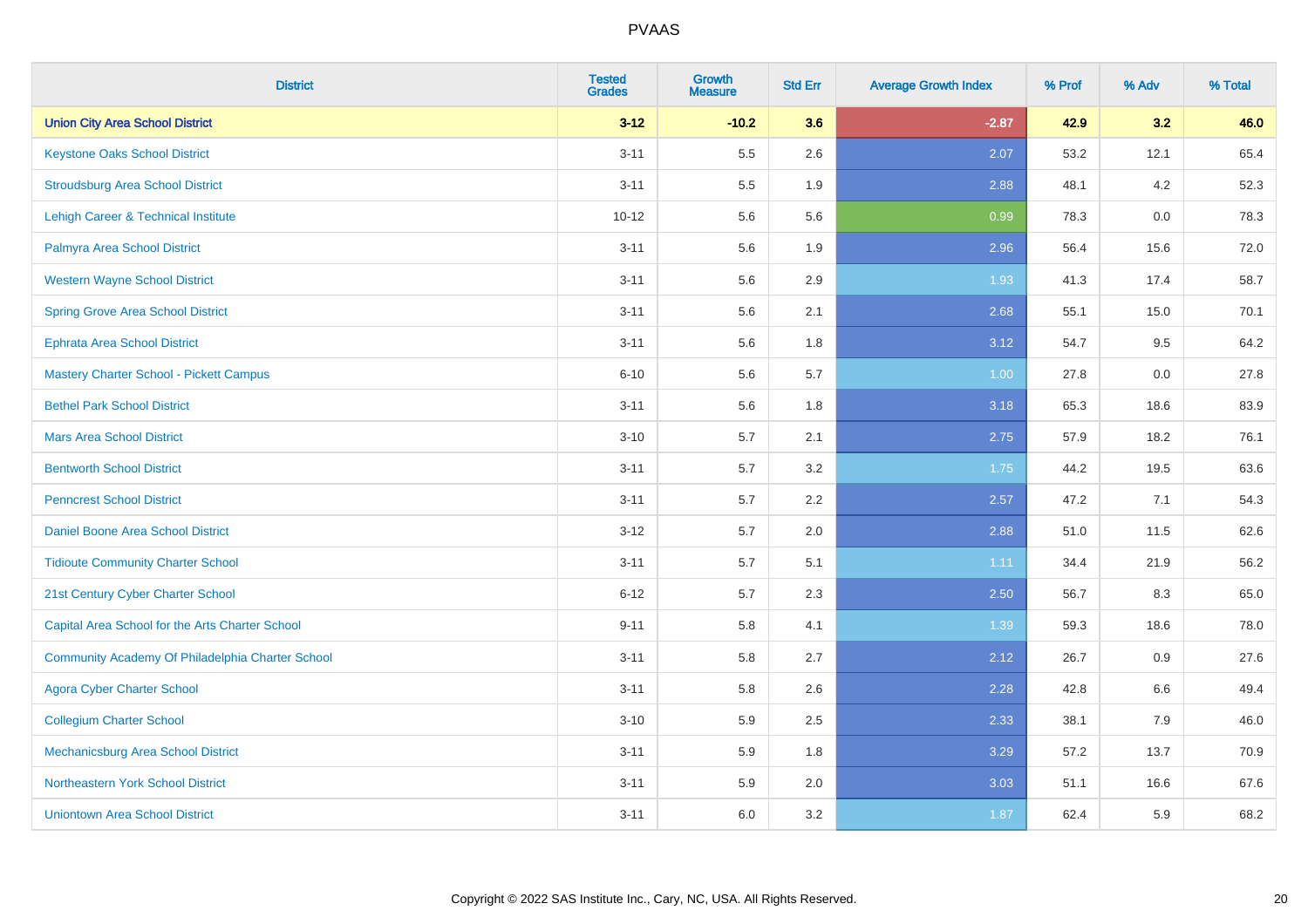| <b>District</b>                               | <b>Tested</b><br><b>Grades</b> | <b>Growth</b><br><b>Measure</b> | <b>Std Err</b> | <b>Average Growth Index</b> | % Prof | % Adv | % Total |
|-----------------------------------------------|--------------------------------|---------------------------------|----------------|-----------------------------|--------|-------|---------|
| <b>Union City Area School District</b>        | $3 - 12$                       | $-10.2$                         | 3.6            | $-2.87$                     | 42.9   | 3.2   | 46.0    |
| <b>Hollidaysburg Area School District</b>     | $3 - 11$                       | $6.0\,$                         | 2.1            | 2.88                        | 57.1   | 12.3  | 69.4    |
| <b>Wilson Area School District</b>            | $3 - 11$                       | 6.0                             | 2.6            | 2.30                        | 48.7   | 8.5   | 57.2    |
| <b>Spring-Ford Area School District</b>       | $3 - 11$                       | 6.0                             | 1.3            | 4.46                        | 60.8   | 16.5  | 77.4    |
| <b>Dover Area School District</b>             | $3 - 12$                       | 6.0                             | 2.1            | 2.94                        | 52.2   | 6.0   | 58.2    |
| <b>Connellsville Area School District</b>     | $3 - 11$                       | 6.1                             | 2.0            | 3.05                        | 45.4   | 7.8   | 53.2    |
| <b>Whitehall-Coplay School District</b>       | $3 - 11$                       | 6.1                             | 1.8            | 3.45                        | 49.3   | 7.4   | 56.6    |
| <b>Millersburg Area School District</b>       | $3 - 11$                       | 6.2                             | 3.8            | 1.63                        | 51.8   | 7.4   | 59.3    |
| <b>Northgate School District</b>              | $3 - 11$                       | 6.3                             | 3.6            | 1.73                        | 53.3   | 16.7  | 70.0    |
| <b>Salisbury Township School District</b>     | $3 - 11$                       | 6.3                             | 3.6            | 1.77                        | 46.2   | 6.6   | 52.8    |
| <b>Belle Vernon Area School District</b>      | $3 - 11$                       | 6.5                             | 2.6            | 2.44                        | 55.6   | 11.1  | 66.7    |
| <b>Steel Valley School District</b>           | $3 - 11$                       | 6.5                             | 3.4            | 1.89                        | 50.7   | 5.6   | 56.3    |
| <b>Wattsburg Area School District</b>         | $3 - 11$                       | 6.5                             | 2.7            | 2.43                        | 42.7   | 7.6   | 50.3    |
| <b>Sto-Rox School District</b>                | $3 - 10$                       | 6.6                             | 3.7            | 1.80                        | 13.4   | 0.0   | 13.4    |
| <b>Franklin Area School District</b>          | $3 - 11$                       | 6.6                             | 2.8            | 2.34                        | 48.2   | 4.5   | 52.7    |
| <b>Richland School District</b>               | $3 - 11$                       | 6.7                             | 2.9            | 2.33                        | 62.2   | 19.2  | 81.4    |
| <b>Pocono Mountain School District</b>        | $3 - 12$                       | 6.8                             | 1.5            | 4.62                        | 45.8   | 5.0   | 50.7    |
| <b>Upper Darby School District</b>            | $3 - 12$                       | 6.9                             | 1.5            | 4.62                        | 45.0   | 6.7   | 51.7    |
| <b>Brookville Area School District</b>        | $3 - 11$                       | 6.9                             | 3.0            | 2.30                        | 55.2   | 15.6  | 70.8    |
| <b>Shanksville-Stonycreek School District</b> | $3 - 10$                       | 7.0                             | 5.9            | 1.20                        | 64.7   | 17.6  | 82.4    |
| Esperanza Cyber Charter School                | $3 - 11$                       | 7.1                             | 6.1            | 1.16                        | 9.1    | 0.0   | 9.1     |
| <b>Centennial School District</b>             | $3 - 10$                       | 7.1                             | 1.7            | 4.29                        | 50.1   | 8.7   | 58.9    |
| <b>Carlynton School District</b>              | $3 - 11$                       | 7.3                             | 3.3            | 2.22                        | 41.0   | 10.5  | 51.6    |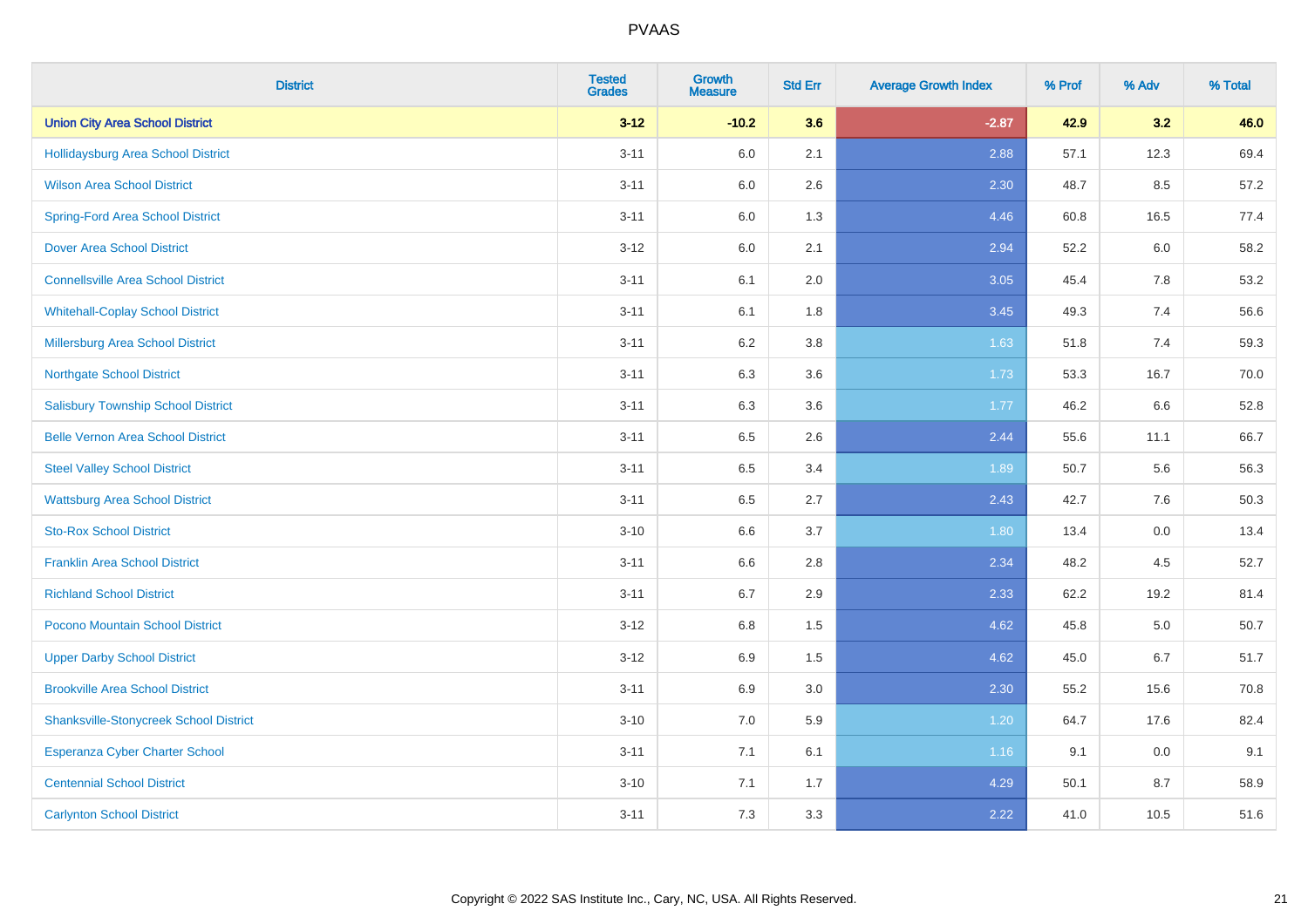| <b>District</b>                                        | <b>Tested</b><br><b>Grades</b> | <b>Growth</b><br><b>Measure</b> | <b>Std Err</b> | <b>Average Growth Index</b> | % Prof | % Adv | % Total |
|--------------------------------------------------------|--------------------------------|---------------------------------|----------------|-----------------------------|--------|-------|---------|
| <b>Union City Area School District</b>                 | $3 - 12$                       | $-10.2$                         | 3.6            | $-2.87$                     | 42.9   | 3.2   | 46.0    |
| Lehigh Valley Charter High School For The Arts         | $9 - 10$                       | 7.3                             | 2.6            | 2.82                        | 62.3   | 18.2  | 80.5    |
| <b>Carbondale Area School District</b>                 | $3 - 10$                       | 7.4                             | 3.3            | 2.25                        | 56.6   | 2.6   | 59.2    |
| <b>Wilmington Area School District</b>                 | $3 - 11$                       | 7.5                             | 3.0            | 2.48                        | 55.1   | 5.1   | 60.2    |
| Philadelphia City School District                      | $3 - 12$                       | 7.5                             | 0.6            | 12.64                       | 38.4   | 7.0   | 45.4    |
| New Hope-Solebury School District                      | $3 - 11$                       | 7.5                             | 2.9            | 2.57                        | 68.2   | 22.7  | 90.9    |
| <b>Coudersport Area School District</b>                | $3 - 11$                       | 7.7                             | 3.7            | 2.06                        | 55.7   | 8.2   | 63.9    |
| <b>Saint Marys Area School District</b>                | $3 - 11$                       | 7.8                             | 2.6            | 3.04                        | 57.0   | 8.2   | 65.2    |
| Allegheny-Clarion Valley School District               | $3 - 10$                       | 7.8                             | 4.7            | 1.65                        | 53.3   | 3.3   | 56.7    |
| <b>Wayne Highlands School District</b>                 | $3 - 11$                       | 7.8                             | 2.4            | 3.23                        | 52.3   | 13.1  | 65.4    |
| <b>Haverford Township School District</b>              | $3 - 11$                       | 8.0                             | 1.5            | 5.27                        | 53.0   | 25.5  | 78.6    |
| <b>Blacklick Valley School District</b>                | $3 - 11$                       | 8.0                             | 4.3            | 1.85                        | 34.1   | 0.0   | 34.1    |
| <b>Reach Cyber Charter School</b>                      | $3 - 11$                       | 8.1                             | 4.7            | 1.72                        | 42.4   | 4.6   | 47.0    |
| <b>Bethlehem-Center School District</b>                | $3 - 10$                       | 8.1                             | 3.3            | 2.46                        | 35.1   | 1.4   | 36.5    |
| <b>Moon Area School District</b>                       | $3 - 11$                       | 8.2                             | 1.9            | 4.25                        | 58.7   | 18.5  | 77.2    |
| <b>Monessen City School District</b>                   | $3 - 10$                       | 8.3                             | 4.5            | 1.85                        | 42.9   | 2.9   | 45.7    |
| Selinsgrove Area School District                       | $3 - 12$                       | 8.3                             | 2.3            | 3.54                        | 56.8   | 10.0  | 66.8    |
| Renaissance Academy Charter School                     | $3 - 11$                       | 8.3                             | 3.3            | 2.54                        | 45.6   | 22.8  | 68.4    |
| <b>William Penn School District</b>                    | $3-12$                         | 8.3                             | 2.1            | 3.99                        | 35.6   | 3.0   | 38.7    |
| <b>Cornwall-Lebanon School District</b>                | $3 - 11$                       | 8.3                             | 1.6            | 5.08                        | 47.2   | 8.4   | 55.6    |
| <b>Chester Charter Scholars Academy Charter School</b> | $3 - 12$                       | 8.4                             | 4.1            | 2.03                        | 23.4   | 0.0   | 23.4    |
| <b>Oswayo Valley School District</b>                   | $3-12$                         | 8.5                             | 5.0            | 1.68                        | 50.0   | 16.7  | 66.7    |
| <b>Allegheny Valley School District</b>                | $3 - 11$                       | 8.5                             | 3.9            | 2.17                        | 53.1   | 12.2  | 65.3    |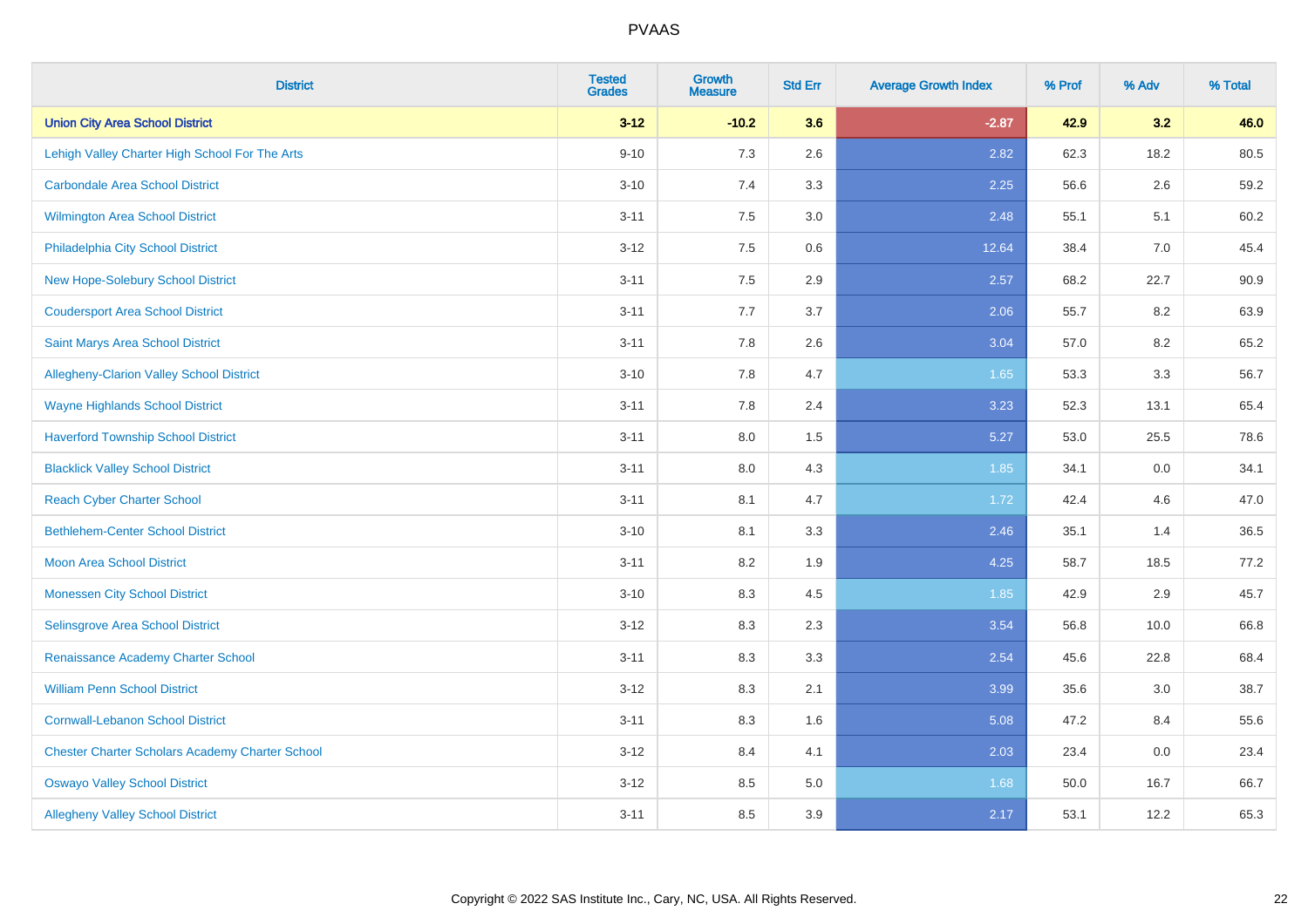| <b>District</b>                                    | <b>Tested</b><br><b>Grades</b> | <b>Growth</b><br><b>Measure</b> | <b>Std Err</b> | <b>Average Growth Index</b> | % Prof | % Adv | % Total |
|----------------------------------------------------|--------------------------------|---------------------------------|----------------|-----------------------------|--------|-------|---------|
| <b>Union City Area School District</b>             | $3 - 12$                       | $-10.2$                         | 3.6            | $-2.87$                     | 42.9   | 3.2   | 46.0    |
| Eastern Lebanon County School District             | $3 - 11$                       | 8.6                             | $2.2\,$        | 3.84                        | 48.8   | 11.4  | 60.3    |
| <b>Conestoga Valley School District</b>            | $3 - 11$                       | 8.7                             | 1.8            | 4.69                        | 60.3   | 13.5  | 73.8    |
| <b>Wyalusing Area School District</b>              | $3-12$                         | 8.8                             | 3.3            | 2.68                        | 54.6   | 11.7  | 66.2    |
| <b>Wilson School District</b>                      | $3 - 12$                       | 8.8                             | 1.5            | 5.96                        | 52.6   | 14.6  | 67.2    |
| <b>Council Rock School District</b>                | $3 - 11$                       | 8.9                             | 1.2            | 7.65                        | 62.8   | 16.6  | 79.4    |
| <b>Hamburg Area School District</b>                | $3 - 11$                       | 8.9                             | 2.5            | 3.63                        | 43.5   | 8.2   | 51.7    |
| <b>Mckeesport Area School District</b>             | $3 - 12$                       | 9.0                             | 2.4            | 3.72                        | 31.0   | 4.5   | 35.5    |
| <b>Avon Grove Charter School</b>                   | $3 - 11$                       | 9.0                             | 2.9            | 3.13                        | 58.8   | 16.7  | 75.5    |
| <b>York Academy Regional Charter School</b>        | $3 - 11$                       | 9.0                             | 5.0            | 1.79                        | 55.2   | 0.0   | 55.2    |
| Ambridge Area School District                      | $3 - 12$                       | 9.1                             | 2.6            | 3.46                        | 50.4   | 10.7  | 61.1    |
| <b>Mifflin County School District</b>              | $3 - 11$                       | 9.1                             | 1.7            | 5.49                        | 47.1   | 6.7   | 53.8    |
| <b>Octorara Area School District</b>               | $3 - 11$                       | 9.1                             | 2.4            | 3.82                        | 52.1   | 8.5   | 60.6    |
| <b>North Penn School District</b>                  | $3 - 11$                       | 9.1                             | 1.1            | 8.36                        | 55.8   | 17.0  | 72.8    |
| <b>Commonwealth Charter Academy Charter School</b> | $3 - 10$                       | 9.1                             | 1.9            | 4.90                        | 47.2   | 9.1   | 56.3    |
| <b>Cranberry Area School District</b>              | $3-12$                         | 9.2                             | 3.0            | 3.04                        | 47.5   | 10.2  | 57.6    |
| Pen Argyl Area School District                     | $3-12$                         | 9.2                             | 2.7            | 3.46                        | 50.0   | 12.6  | 62.6    |
| Pennsylvania Distance Learning Charter School      | $3 - 12$                       | 9.3                             | 4.2            | 2.22                        | 42.2   | 3.1   | 45.3    |
| <b>Bethlehem Area School District</b>              | $3 - 11$                       | 9.3                             | 1.1            | 8.15                        | 44.7   | 12.0  | 56.7    |
| <b>Tech Freire Charter School</b>                  | $9 - 11$                       | 9.3                             | 2.9            | 3.26                        | 18.0   | 1.1   | 19.1    |
| <b>Shippensburg Area School District</b>           | $3 - 11$                       | 9.3                             | 1.9            | 4.84                        | 53.1   | 10.2  | 63.3    |
| Multicultural Academy Charter School               | $9 - 11$                       | 9.5                             | 3.5            | 2.69                        | 22.0   | 0.0   | 22.0    |
| <b>Hazleton Area School District</b>               | $3 - 11$                       | 9.6                             | 1.4            | 6.77                        | 45.0   | 7.8   | 52.9    |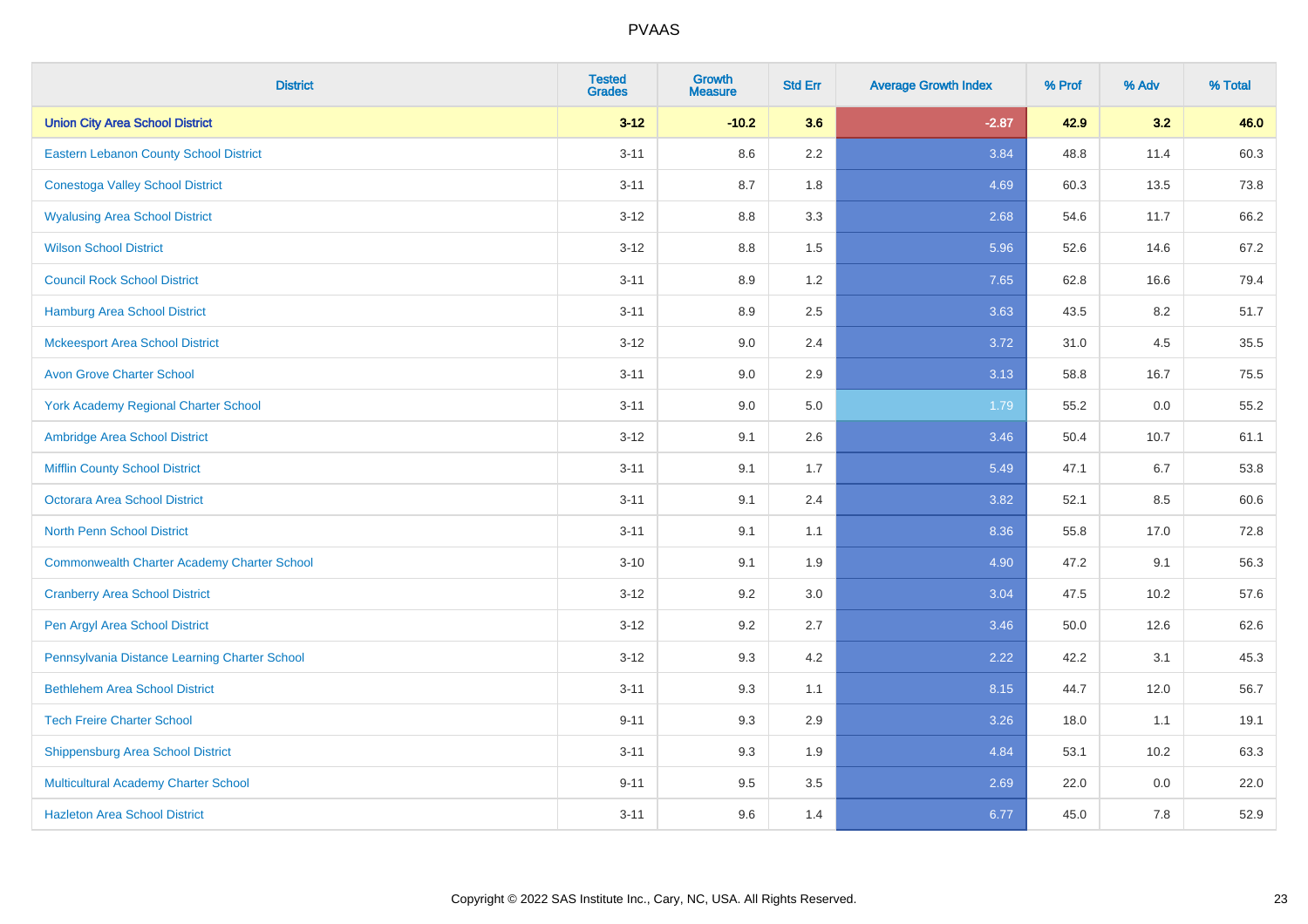| <b>District</b>                               | <b>Tested</b><br><b>Grades</b> | <b>Growth</b><br><b>Measure</b> | <b>Std Err</b> | <b>Average Growth Index</b> | % Prof | % Adv | % Total |
|-----------------------------------------------|--------------------------------|---------------------------------|----------------|-----------------------------|--------|-------|---------|
| <b>Union City Area School District</b>        | $3 - 12$                       | $-10.2$                         | 3.6            | $-2.87$                     | 42.9   | 3.2   | 46.0    |
| <b>Eastern York School District</b>           | $3 - 11$                       | 9.6                             | 2.6            | 3.71                        | 56.3   | 12.6  | 68.9    |
| <b>Freeport Area School District</b>          | $3 - 10$                       | 9.7                             | 2.5            | 3.91                        | 57.5   | 17.8  | 75.3    |
| <b>Homer-Center School District</b>           | $3 - 11$                       | 9.7                             | 3.6            | 2.70                        | 45.1   | 17.2  | 62.3    |
| <b>Shenandoah Valley School District</b>      | $3 - 11$                       | 9.7                             | 3.9            | 2.49                        | 28.3   | 5.0   | 33.3    |
| <b>Fox Chapel Area School District</b>        | $3 - 11$                       | 9.8                             | 1.8            | 5.36                        | 56.6   | 28.6  | 85.2    |
| <b>Northern Cambria School District</b>       | $3 - 11$                       | 10.0                            | 3.3            | 3.04                        | 47.4   | 5.1   | 52.6    |
| <b>Avon Grove School District</b>             | $3 - 10$                       | 10.0                            | 1.6            | 6.26                        | 56.3   | 18.6  | 74.9    |
| <b>Ridley School District</b>                 | $3 - 12$                       | 10.0                            | 1.6            | 6.10                        | 45.6   | 8.2   | 53.8    |
| <b>Reading School District</b>                | $3 - 11$                       | 10.1                            | 1.4            | 7.25                        | 24.7   | 2.4   | 27.2    |
| <b>York Suburban School District</b>          | $3 - 11$                       | 10.1                            | 2.1            | 4.91                        | 53.5   | 27.8  | 81.3    |
| Dr Robert Ketterer Charter School Inc         | $6 - 12$                       | 10.1                            | 5.0            | 2.04                        | 14.9   | 0.4   | 15.3    |
| <b>Clarion Area School District</b>           | $3 - 11$                       | 10.3                            | 4.1            | 2.51                        | 45.4   | 14.6  | 60.0    |
| <b>Midd-West School District</b>              | $3 - 11$                       | 10.3                            | 2.7            | 3.80                        | 58.0   | 13.4  | 71.4    |
| <b>Cocalico School District</b>               | $3 - 11$                       | 10.6                            | 2.0            | 5.18                        | 50.8   | 14.1  | 64.8    |
| <b>Montgomery Area School District</b>        | $3 - 11$                       | 10.7                            | 3.6            | 2.96                        | 48.7   | 12.4  | 61.1    |
| Lake-Lehman School District                   | $3 - 11$                       | 10.8                            | 2.7            | 3.93                        | 55.3   | 7.9   | 63.2    |
| <b>Montoursville Area School District</b>     | $3 - 12$                       | 10.8                            | 2.5            | 4.24                        | 44.6   | 20.1  | 64.8    |
| <b>Garnet Valley School District</b>          | $3 - 10$                       | 10.9                            | 1.7            | 6.53                        | 67.1   | 19.0  | 86.1    |
| <b>Sayre Area School District</b>             | $3 - 11$                       | 11.2                            | 3.5            | 3.20                        | 52.2   | 7.5   | 59.7    |
| <b>Greater Nanticoke Area School District</b> | $3-12$                         | 11.2                            | 2.8            | 4.01                        | 38.0   | 12.4  | 50.4    |
| <b>Littlestown Area School District</b>       | $3 - 11$                       | 11.4                            | 2.5            | 4.62                        | 55.2   | 10.4  | 65.6    |
| Mastery Charter School - Hardy Williams       | $3 - 11$                       | 11.4                            | 3.4            | 3.33                        | 44.3   | 5.7   | 50.0    |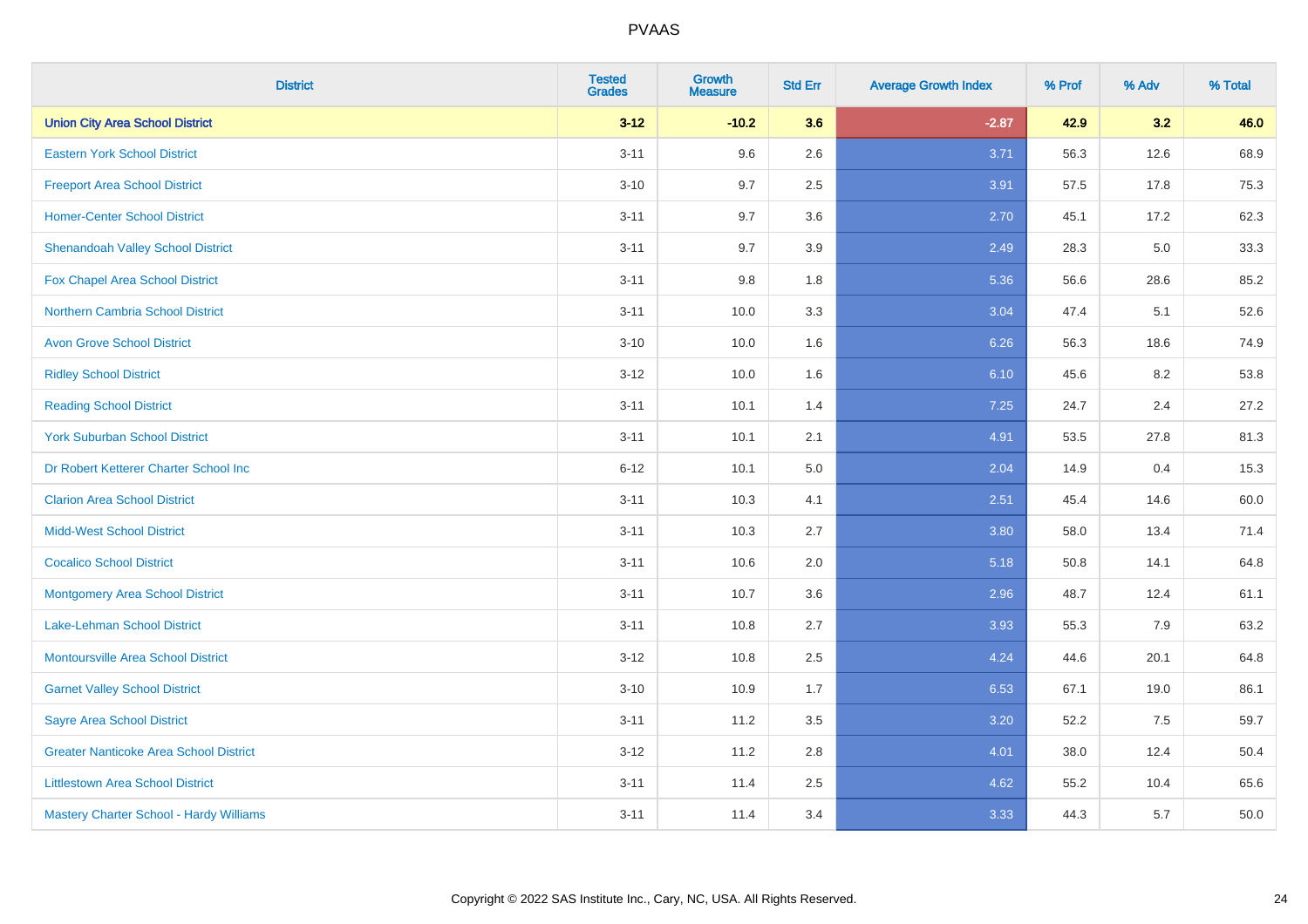| <b>District</b>                          | <b>Tested</b><br><b>Grades</b> | <b>Growth</b><br><b>Measure</b> | <b>Std Err</b> | <b>Average Growth Index</b> | % Prof | % Adv | % Total |
|------------------------------------------|--------------------------------|---------------------------------|----------------|-----------------------------|--------|-------|---------|
| <b>Union City Area School District</b>   | $3 - 12$                       | $-10.2$                         | 3.6            | $-2.87$                     | 42.9   | 3.2   | 46.0    |
| <b>Pine-Richland School District</b>     | $3 - 11$                       | 11.5                            | 1.8            | 6.31                        | 60.6   | 24.4  | 85.0    |
| Pennsylvania Cyber Charter School        | $3 - 11$                       | 11.6                            | 1.5            | 7.54                        | 46.3   | 5.0   | 51.3    |
| <b>Pennsbury School District</b>         | $3 - 11$                       | 11.7                            | 1.5            | 7.90                        | 60.1   | 21.3  | 81.3    |
| <b>Fort Leboeuf School District</b>      | $3 - 11$                       | 11.7                            | 2.5            | 4.73                        | 48.5   | 21.1  | 69.6    |
| Pennsylvania Virtual Charter School      | $3 - 11$                       | 11.8                            | 3.5            | 3.37                        | 56.5   | 11.1  | 67.6    |
| Downingtown Area School District         | $3 - 11$                       | 12.1                            | 1.1            | 10.67                       | 60.0   | 23.5  | 83.6    |
| <b>Fleetwood Area School District</b>    | $3 - 10$                       | 12.2                            | 2.2            | 5.68                        | 53.5   | 11.6  | 65.2    |
| <b>Central York School District</b>      | $3-12$                         | 12.3                            | 1.7            | 7.20                        | 55.5   | 11.5  | 67.0    |
| <b>Souderton Area School District</b>    | $3 - 11$                       | 12.4                            | 1.5            | 8.28                        | 61.7   | 15.2  | 76.9    |
| <b>School Lane Charter School</b>        | $3 - 11$                       | 12.4                            | 3.6            | 3.43                        | 59.1   | 9.8   | 68.9    |
| <b>Jenkintown School District</b>        | $3 - 11$                       | 12.5                            | 4.4            | 2.84                        | 54.6   | 29.6  | 84.1    |
| <b>Wissahickon School District</b>       | $3 - 10$                       | 12.5                            | 1.8            | 6.85                        | 58.3   | 22.4  | 80.7    |
| <b>West Perry School District</b>        | $3 - 11$                       | 12.5                            | 2.5            | 4.99                        | 56.6   | 8.4   | 65.0    |
| <b>Delaware Valley School District</b>   | $3 - 11$                       | 12.6                            | 1.8            | 6.93                        | 55.2   | 16.2  | 71.4    |
| <b>West Chester Area School District</b> | $3 - 11$                       | 12.6                            | 1.2            | 10.38                       | 66.8   | 20.2  | 87.0    |
| <b>Derry Township School District</b>    | $3 - 10$                       | 12.8                            | 2.0            | 6.39                        | 54.8   | 25.8  | 80.6    |
| <b>Iroquois School District</b>          | $3 - 11$                       | 13.1                            | 3.0            | 4.35                        | 48.2   | 7.8   | 56.0    |
| <b>Derry Area School District</b>        | $3 - 11$                       | 13.2                            | 2.8            | 4.69                        | 60.0   | 12.5  | 72.5    |
| People For People Charter School         | $3-12$                         | 13.3                            | 5.5            | 2.43                        | 13.5   | 0.0   | 13.5    |
| <b>Penn-Trafford School District</b>     | $3 - 11$                       | 13.4                            | 1.7            | 7.87                        | 62.3   | 21.9  | 84.2    |
| <b>Abington Heights School District</b>  | $3 - 11$                       | 13.5                            | 2.2            | 6.27                        | 58.3   | 16.2  | 74.5    |
| <b>Jamestown Area School District</b>    | $3 - 11$                       | 13.5                            | 4.2            | 3.19                        | 64.4   | 13.3  | 77.8    |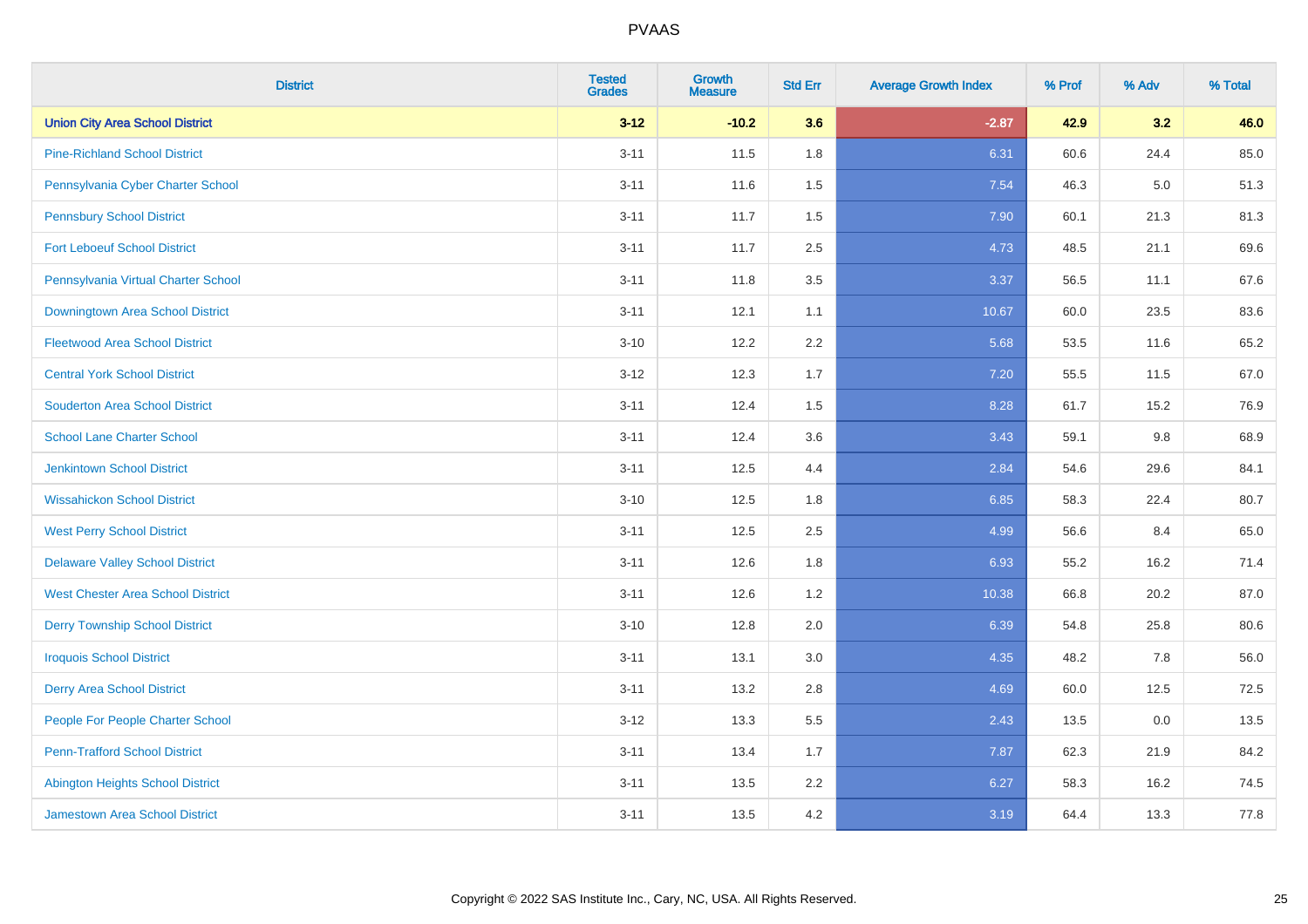| <b>District</b>                               | <b>Tested</b><br><b>Grades</b> | Growth<br><b>Measure</b> | <b>Std Err</b> | <b>Average Growth Index</b> | % Prof | % Adv | % Total |
|-----------------------------------------------|--------------------------------|--------------------------|----------------|-----------------------------|--------|-------|---------|
| <b>Union City Area School District</b>        | $3 - 12$                       | $-10.2$                  | 3.6            | $-2.87$                     | 42.9   | 3.2   | 46.0    |
| <b>Dallastown Area School District</b>        | $3 - 11$                       | 13.5                     | 1.5            | 8.84                        | 56.0   | 17.9  | 73.8    |
| <b>City CHS</b>                               | $10 - 11$                      | 13.6                     | 2.7            | 5.12                        | 45.8   | 3.0   | 48.8    |
| <b>Springfield School District</b>            | $3 - 11$                       | 13.8                     | 1.7            | 7.99                        | 60.9   | 21.5  | 82.4    |
| Penns Valley Area School District             | $3 - 12$                       | 14.0                     | 2.9            | 4.80                        | 41.9   | 23.1  | 65.0    |
| <b>Colonial School District</b>               | $3 - 11$                       | 14.0                     | 1.7            | 8.21                        | 60.2   | 19.6  | 79.8    |
| Lincoln Leadership Academy Charter School     | $3 - 12$                       | 14.2                     | 6.4            | 2.22                        | 23.5   | 0.0   | 23.5    |
| <b>Southern York County School District</b>   | $3 - 11$                       | 14.2                     | 2.1            | 6.91                        | 55.1   | 18.1  | 73.1    |
| <b>Saucon Valley School District</b>          | $3 - 11$                       | 14.7                     | 2.5            | 5.98                        | 48.7   | 20.2  | 69.0    |
| <b>Great Valley School District</b>           | $3 - 11$                       | 15.0                     | 1.9            | 7.98                        | 50.0   | 35.0  | 85.0    |
| <b>Upper Merion Area School District</b>      | $3 - 11$                       | 15.3                     | 2.0            | 7.62                        | 59.3   | 19.3  | 78.6    |
| <b>Upper Dublin School District</b>           | $3 - 12$                       | 15.4                     | 1.8            | 8.53                        | 60.8   | 24.8  | 85.6    |
| <b>Northern York County School District</b>   | $3 - 11$                       | 15.6                     | 2.0            | 7.98                        | 57.4   | 11.5  | 68.8    |
| <b>Greenwood School District</b>              | $3 - 11$                       | 15.9                     | 3.9            | 4.11                        | 50.0   | 25.0  | 75.0    |
| <b>Belmont Charter School</b>                 | $3 - 10$                       | 16.0                     | 6.5            | 2.45                        | 64.3   | 0.0   | 64.3    |
| Northern Bedford County School District       | $3 - 11$                       | 16.5                     | 3.6            | 4.58                        | 51.7   | 20.0  | 71.7    |
| <b>Deer Lakes School District</b>             | $3 - 11$                       | 17.0                     | 2.7            | 6.32                        | 61.5   | 16.4  | 77.9    |
| <b>Unionville-Chadds Ford School District</b> | $3 - 11$                       | 17.1                     | 3.1            | 5.51                        | 68.1   | 13.2  | 81.3    |
| <b>North Allegheny School District</b>        | $3 - 11$                       | 17.4                     | 1.3            | 13.52                       | 59.5   | 28.1  | 87.6    |
| <b>Norwin School District</b>                 | $3 - 11$                       | 18.0                     | 1.7            | 10.37                       | 58.5   | 27.0  | 85.4    |
| <b>Valley View School District</b>            | $3 - 11$                       | 18.1                     | 2.4            | 7.42                        | 53.7   | 14.7  | 68.4    |
| <b>Cumberland Valley School District</b>      | $3 - 12$                       | 18.5                     | 1.3            | 14.64                       | 60.7   | 23.4  | 84.1    |
| <b>Upper Saint Clair School District</b>      | $3 - 11$                       | 18.5                     | 1.7            | 10.65                       | 61.8   | 30.1  | 91.9    |